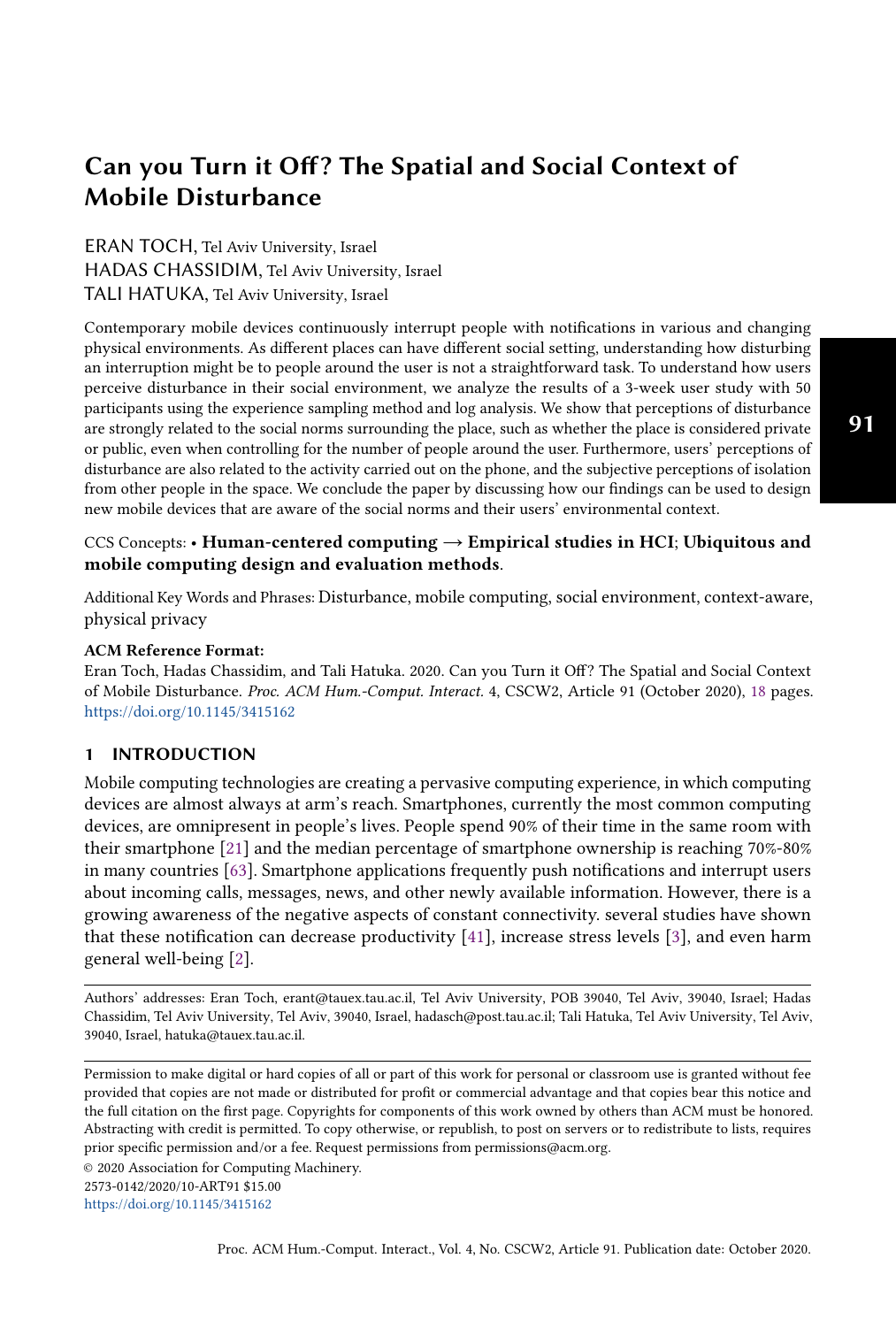Studying disturbance has mostly focused on understanding interruptions [66], with the objective of improving productivity [14, 38, 41, 45] or helping users focus their attention [3, 12, 34, 48]. However, several works have shown that interruption models are more accurate when considering information about the people in the vicinity of the user [31, 50] or about the the place in which the user is currently in [25, 43, 51]. Vignette studies demonstrate that there is a social component to interruptibility. Users prefer not to be interrupted in places that are crowded [24, 32], or preferred to be interrupted using a more private modality, such as a vibration rather than a ring [26].

Understanding how technology can diminish or enhance social interaction between collocated people is an emerging interest in the CSCW community [49]. While mobile devices can foster a beneficial connection with friends and family members [16, 69], there are growing accounts of the disruption they now create in the home [29, 47] and in the office [3]. Several experiments show that texting while conversing with another person hurts the perceived conversation quality [1, 22], especially when we remember the breadth and depth of face-to-face communication [35]. Going against the norms of face-to-face interaction is considered hurtful  $[4]$ . For example, *phubbing* – the act of snubbing someone in a social setting by concentrating on one's mobile phone  $-$  is negatively affected perceived communication quality and relationship satisfaction [18, 53].

People carry their smartphones with them continuously throughout the day and use them in different places. In each place, users might interact with a different group of people, while carrying out different activities, and under various social norms. People's receptivity to interruptions is subject to type of place [33], the number of people around [24], and the character of the conversation and the activity that is being carried out in that space [55, 56]. However, the current literature does not portray the role of social norms in perceived disturbance. A model of perceived disturbance should take into account the complex nature of daily behaviors and the way their occur in spatialsocial contexts. Users' perception may also depend on the social norms that surround the place and on their own perceptions of isolation from other people in the space.

In this paper, we evaluate a model for social disturbance resulting from mobile device use in physical environments. We rely on theories from human geography [23] and urban design [28], which highlight the effect of social norms and perceptions of exclusion as regulators for social behavior in a physical context. We operationalize these theories by suggesting a framework that can take into account how public or private the place is, the user's perceptions of privacy concerning the surrounding people, and the interactions happening in the physical space and with the phone.

We have evaluated our model of perceived disturbance using a user study, in which 50 participants have carried our research application on their mobile phones for 3 weeks. In this time-frame, they were probed about the disturbance their phone can create in that location and time. We collected information about the people around the user, the norms that govern the place, perceptions of privacy, and the activities carried out in that place. We have also collected information about the locations and activities carried on the phone. We have analyzed the 1912 surveyed locations using ordinal mixed models and evaluated the effect of the different contextual factors. Finally, we discuss how our results can help in enhancing social interaction between collocated people and in designing better disturbance mechanisms.

## 2 BACKGROUND

Understanding how computing interacts with physical spaces is an inherently multidisciplinary question. In this section, we review theories and related works from human-computer interaction sources, as well as urban planning and privacy theories.

Mobile computing devices can disturb the physical environment in several ways  $-$  phone calls, application notifications, and drawing the user's attention to the device [7, 44]. Most research works in HCI have tried to understand and to reduce interruptions in order to improve concentration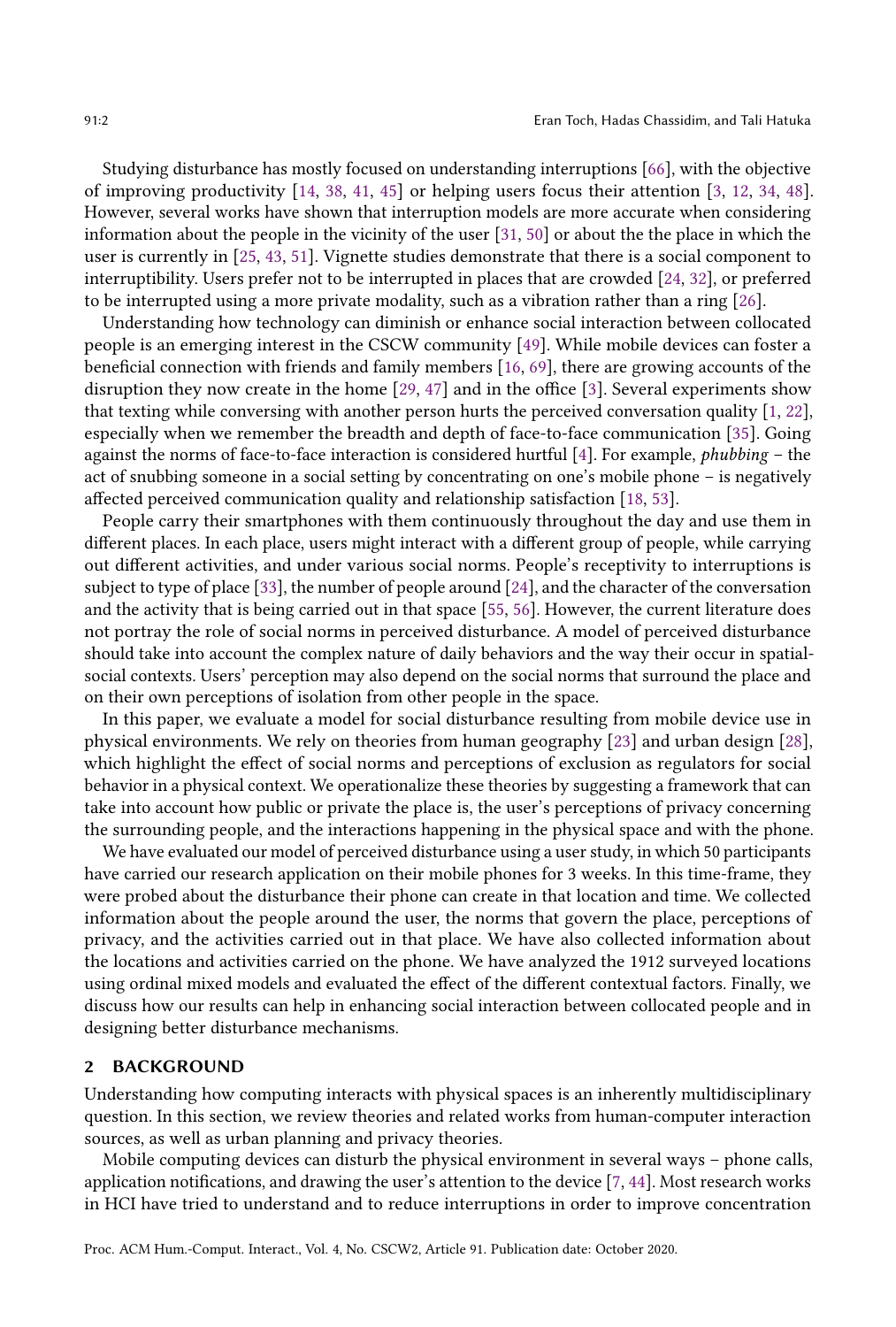and task performance of the single user [12, 17, 32, 38, 42, 45, 45, 48, 52, 59, 60, 66]. Interruption models are more accurate when adding information about the people in the vicinity of the user helps in classifying interruptibility [31, 51], about the physical place [25, 43], or about the type of interaction happening in the place [55, 56].

There are several open questions related to the place of the spatial context on interruptibility. Interruptions can also have a social consequence [32, 33, 47], and the reaction to interruptions is also related to the norms that govern the actual location [30]. For example, when the phone call interrupts the user, the interruption will be perceived differently if the user is alone in their home or in a crowded lecture hall. The phone call merely interrupts the user in the former case but may cause a disturbance to the environment in the latter case. Kern et al. have used video annotation method to show that people identify crowded places, such as lecture halls and restaurants, as places in which the social interruptibility will be considered problematic [32, 33]. Schulze and Groh demonstrate that people's receptivity to interruptions is rooted in the social interaction in this place, and is subject to the character of the conversation, the activity that is being carried out, and other social factors [55, 56]. In a lab study, Exler et al. show that the activity of the user, the number of people around, and whether the user needs to focus play a role in determining interruptibility [24]. However, the number of people might not be enough to explain this difference. For example, a phone call will be perceived differently in a lecture hall and in a busy house party, even if the number of people around is similar. In the lecture hall, the call might be considered more disturbing: it may strongly violate the norms associated with the accepted behaviors in a particular place.

Mobile phones do not merely interrupt the people around them, breaking people's trains of thoughts, they create a deeper disturbance. Christian Licoppe frames the disturbance as an invasion to people's personal territory: "Though legitimate, the presence of phones binds parties in a given situation to the possibility of their personal territory being invaded, and their activities under way being disturbed." [39]. However, there is relatively little theory, and even fewer empirical findings, that can be used to study human-computer interaction in its geographical context [36, 37]. Therefore, it is necessary to ground mobile human-computer interaction in well-formed concepts of geographical space and in the social attributes that spaces carry. For example, Ames et al. show how mobile smartphones create a new social expectations of constant connection, complicating the relations between people who we interact with physically and virtually [6]. Suh et al. study of teen videochatting provides a captivating example on how boundary regulation works in practice [61]. The differences in disturbance vary from room to room in various buildings, the people around the teen, and the people chatting with the teen online.

The way people interpret their social context context is tightly related to the interaction between people in a particular physical space [24]. This interaction is then largely dependent on the norms that govern the spatial space and the social context of the interaction [27]. For example, it is considered fine to walk barefoot at home, but less so in a restaurant. Specifically, the divide between public and private spaces is one of the main dimensions in which interpersonal interaction takes place [70]. We rely on the definition of public spaces as shared spaces that facilitate and regulate interpersonal relationships, allowing heterogeneous individuals to coexist, with fluid sociability among strangers and near-strangers [57]. These spaces can include publicly owned spaces, such as plazas and squares, as well as privately owned spaces, such as coffee shops or even a party happening in someone's house. In contrast, private spaces are controlled spaces, where activities and interactions are carried out on terms that are set by the individual.

Mobile computing is often perceived as a disruptive technology that challenges the public/private divide, leading researchers to see the public and private as a range of spaces rather than a clear divide [23, p. 52]. The critique of mobile technologies is a prominent theoretical thread, most often arguing that mobile technologies privatize public spaces, allowing people to remove themselves from the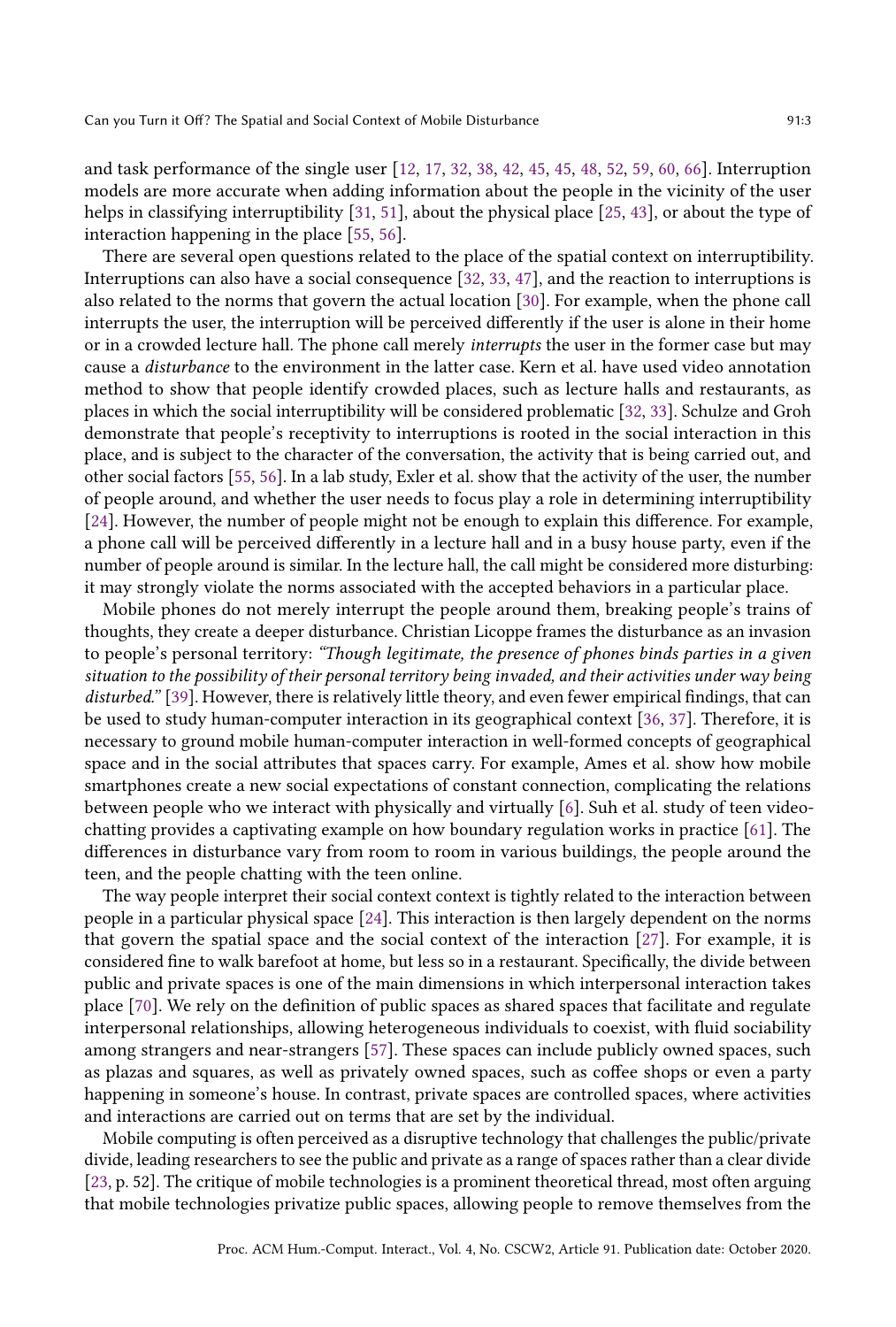public. Urban environments are particularly susceptible to the impact of mobile technology as they provide an opportunity for people to pass through multiple types of spaces quickly [37]. Additionally, they require norms to support the coexistence of strangers. For example, [15] demonstrates how the Sony Walkman allows its users to remove themselves from the public.

The smart phone transform public places to "private-in-public hybrid" spaces, which are governed by both technological and geographical forces [58]. For example, a person can use a smartphone to create a more private space out of the shared public space (e.g., a coffee shop,) by limiting access of others to the self [30]. To describe this process, we can think of a mobile device as an enabler to a Portable Private-Personal Territory (PPPT) [28], which frames a mobile device as a tool that can allow people to have greater control over their personal space. Based on PPPT, we define social disturbance as an instance of friction between the personal territory of the users and the public territory that surrounds them [28]. This theoretical framing helps us portray situations in which the people negotiate their boundary with the people around them by conforming and sometimes challenging the social norms that regulate the place. The Deviance Regulation Theory, which maintains that "people try to maintain positive public and private self images by choosing desirable ways of deviating from social norms and by avoiding undesirable ways of deviating from social norms" [10]. We therefore define phone disturbance as the way a phone interruption will be perceived to be disturbing to the social environment by the person who can control the actual interruption.

## 3 RESEARCH MODEL

We analyze phone disturbance as part of a relationship between mobile computing and the social interaction of the user in the surrounding space. We model the context of a disturbance by enumerating possible properties that define it and may affect the perceptions of disturbance. We draw inspiration from models of context in ubiquitous computing [20, 62] and define several contextual properties that can describe the situations in which mobile devices may interact with physical spaces. We assume that the interaction takes place in a territory: a defined physical space that includes the primary user (the user who holds the mobile device) and other people that may be in the vicinity of the user, are aware of the user, and may interact directly with the devices (e.g., may hear a phone call or a notification) with the user.

The spatio-social context reflects the physical and the virtual elements that may influence the interaction between the user and the people around. Based on the Portable Private-Personal Territory (PPPT) model [28], we take a two-level view on these elements. At the first level there are relatively simple objective factors that characterize the spatio-social context of a place: the number of people that are around the user, and activity, the type of activity carried in the place (e.g., working, eating, learning). These factors were found to affect social disturbance in previous studies [24, 32, 56]. The second level factors represent the perceived social norms related to the use of the place, norms that regulate the boundary between the personal territory and the public territory that surrounds the users [28]. Those include publicness, which reflects whether the space is perceived as public or non-public. Perceived privacy reflects the perceptions of personal privacy in the territory, how isolated the user feels from other people in their vicinity. Based on the work of Suh et al. [61], we add a virtual construct: device interaction, how the users interact with their device in the location (e.g., gaming, talking, texting).

Our research questions ask to evaluate the spatial-social context factors and to see if they actually related to the perceptions of social disturbance. The perceptions of disturbing others can be different if the person is surrounded by other people or alone. It can be different if the user is in a public place or a private place. The perception might also be different if the user is interested in detaching from the people around her or not. When defining the Perceived Privacy variable, we rely on definitions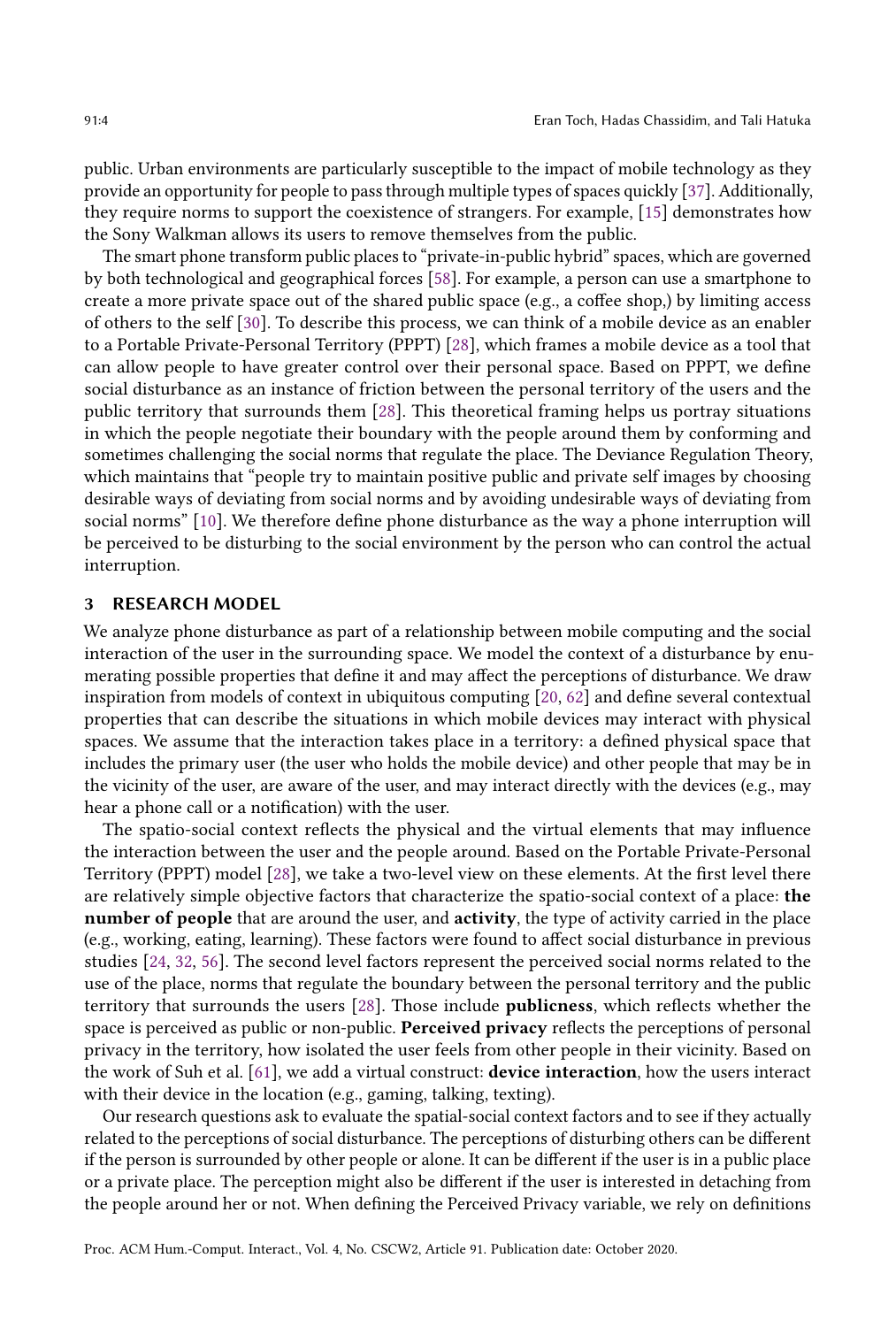of privacy in spatial environments, which reflect the freedom of an individual to carry out any type of behavior in a given place [23]. This concept should not be confused with the more current prevalent concept of informational privacy, which reflects the control of the individual over their online information.

To evaluate the model, we expect the following hypotheses to hold:

- H1 Users perceive interruptions from their devices as more disturbing for the environment if more people are around (based on [24, 26, 50])
- H2 Users perceive interruptions from their devices as more disturbing for the environment if they perceive the place as public. We will accept this hypothesis if this factor impacts disturbance independently than the size of the crowd in the territory (based on [58])
- H3 Users perceive interruptions from their devices as more disturbing for the environment if they believe they have less privacy in the territory (based on [28])
- H4 Disturbance is correlated with the activity carried out in the place (based on [45, 51, 71])
- H5 Disturbance is correlated with the activity carried out on the device (based on [28])

## 4 METHOD

To answer the research questions, we have uses a mixed-method approach, combining experience sampling and data collection on mobile phones. The data gathering was based on **Smart-Spaces**, a dedicated application developed for this experiment, which combines mobile phone tracking with experience sampling [67]. Data gathering was carried out for three weeks among 51 adult subjects. Before the study has started, participants were interviewed by a research assistant, answering questions about definitions of places. After three weeks, participants were interviewed again and were asked to remove their Smart-Spaces application.

#### 4.1 Smart-Space: The Research Application

Smart-Spaces is implemented as an Android application, installed on the participants' own phones (see a screenshot in Figure 1a). The data collection included the location of the phone, using the phone's built-in positioning services (GPS, Wi-Fi and cellular triangulation), as well as recording the applications running on the phone at the time of the notification. Participants were notified about the availability of the questionnaire, where they answer a short survey in the context of their recent location. The survey was presented along with a map, as depicted in Figure 1a.

Smart-Spaces was designed to balance user burden and coverage of times and location. Limiting user burden is essential to maximize response rate by reducing the cost of filling a survey [67]. Therefore, the surveys were displayed based on an algorithm that tried to cover as many of the places visited by the participant while minimizing the number of surveys per day. To maximize coverage of locations, if the location was already surveyed more than two times by Smart-Spaces, the application would defer the survey. We defined a similar location as a location which is at most 20 meters from an existing one. To reduce the user burden, the algorithm was adjusted to leave at least 5 hours between two consecutive surveys and to avoid surveying a location that was already surveyed at least two times. To further reduce the burden, the algorithm only surveyed "static" locations, i.e., locations in which the participant was present for more than 10 minutes, rather than places in transit. To reduce the inconvenience to participants, Smart-Spaces did not use the noise alert after 22:00.

Survey notifications are presented using the default sound, vibration, and icon on Android for several minutes. We have utilized expiry time, suggested by van Berkel et al. to fight experience sample response fatigue [68]. If the participant had dismissed the notification, then Smart-Spaces would show the notification again after 15 and 30 minutes, giving the participant another chance to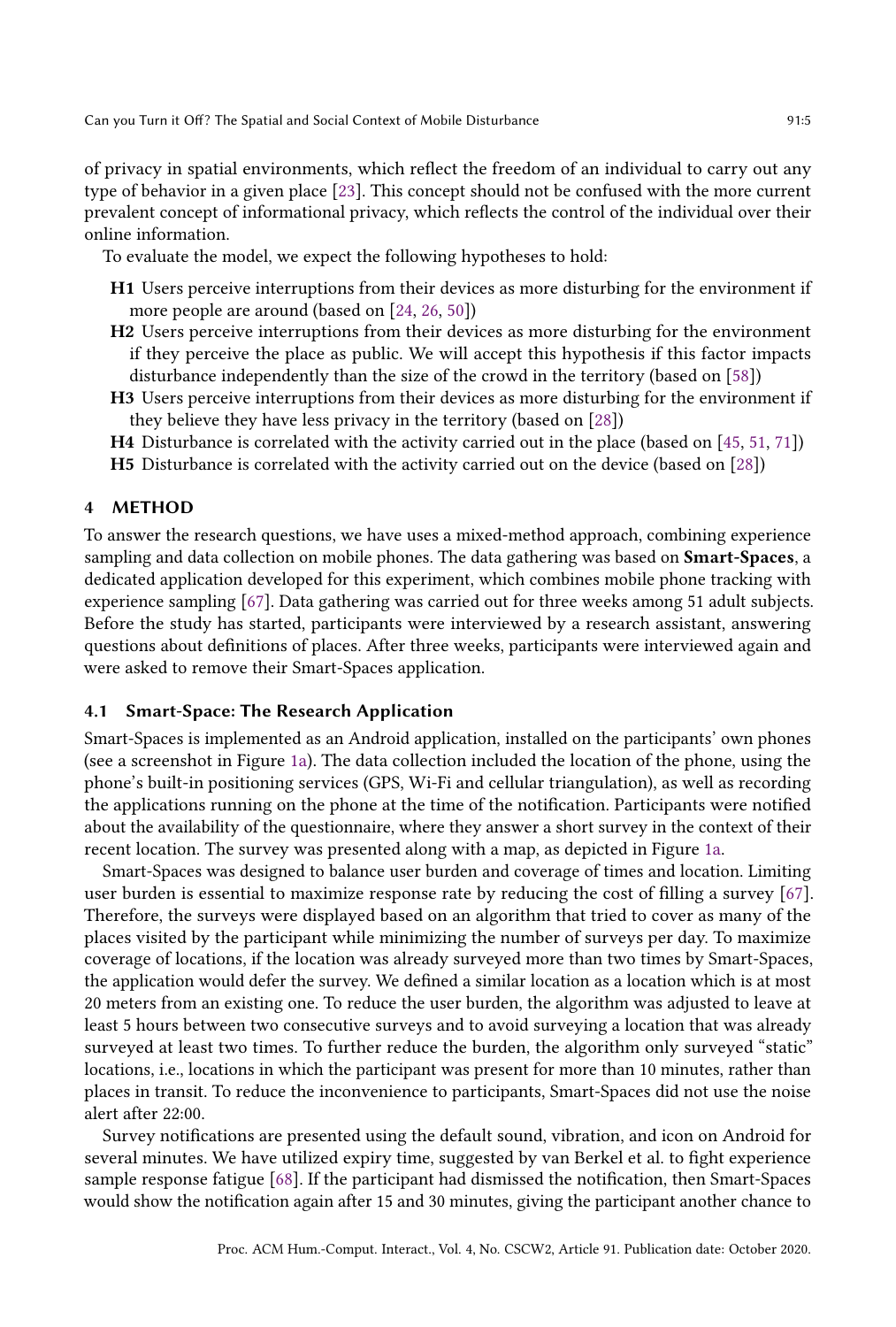



(a) A screenshot of Smart-Spaces, the mobile experi-(b) A map of the surveyed places, colored according ence sampling and tracking research application.

to the level of disturbance (inner color) and the publicness of the place (the outer color).

Fig. 1. A screenshot of Smart-Spaces (left) and a map produced from the dataset (right)

answer the questionnaire about the same location. If the participant had ignored these notifications, Smart-Spaced would randomly choose another time to show the survey. This length of expiry time is perceived as sufficient in similar experience sampling studies [67].

## 4.2 Participants

Participants were compensated for their study by gift vouchers worth roughly \$40, \$15 at the beginning of the study, and \$25 at the end of the study. All of the subjects, but one, had persisted through the whole duration of the study. Participants were recruited from the university population using fliers and posters, and the study itself took part during the school year. Of the participants, 27 were males and 24 were females. The median age of the participants was 25, with the youngest participant being 22 and the oldest being 32. Most of the participants were living either in the city or in its immediate suburbs (and commuting to the city), and therefore were visiting a diverse set of places through their daily routine. The institutional ethics review committee approved the form and the experimental procedure.

## 4.3 Variables

The dataset included information about the location and time of a sampled point, which corresponds to the time of the notification. Table 1 presents the factors: the answers to six questions related to the participant's perceptions and a factor which was sensed automatically. As the space in the online questionnaire is very limited, the application included short stubs of the questions, which were presented and explained in full by the research assistant at the beginning of the study.

The participants were asked to provide answers to all the questions that were collected through the questionnaire. To portray disturbance we have asked about a voice calls. We have used this language because phone calls are more standard across phones makes and styles of usage. Participants were guided by the research assistant to answer the question about perceived privacy with regard to the people around them and in their immediate physical surroundings. In Activity, the participants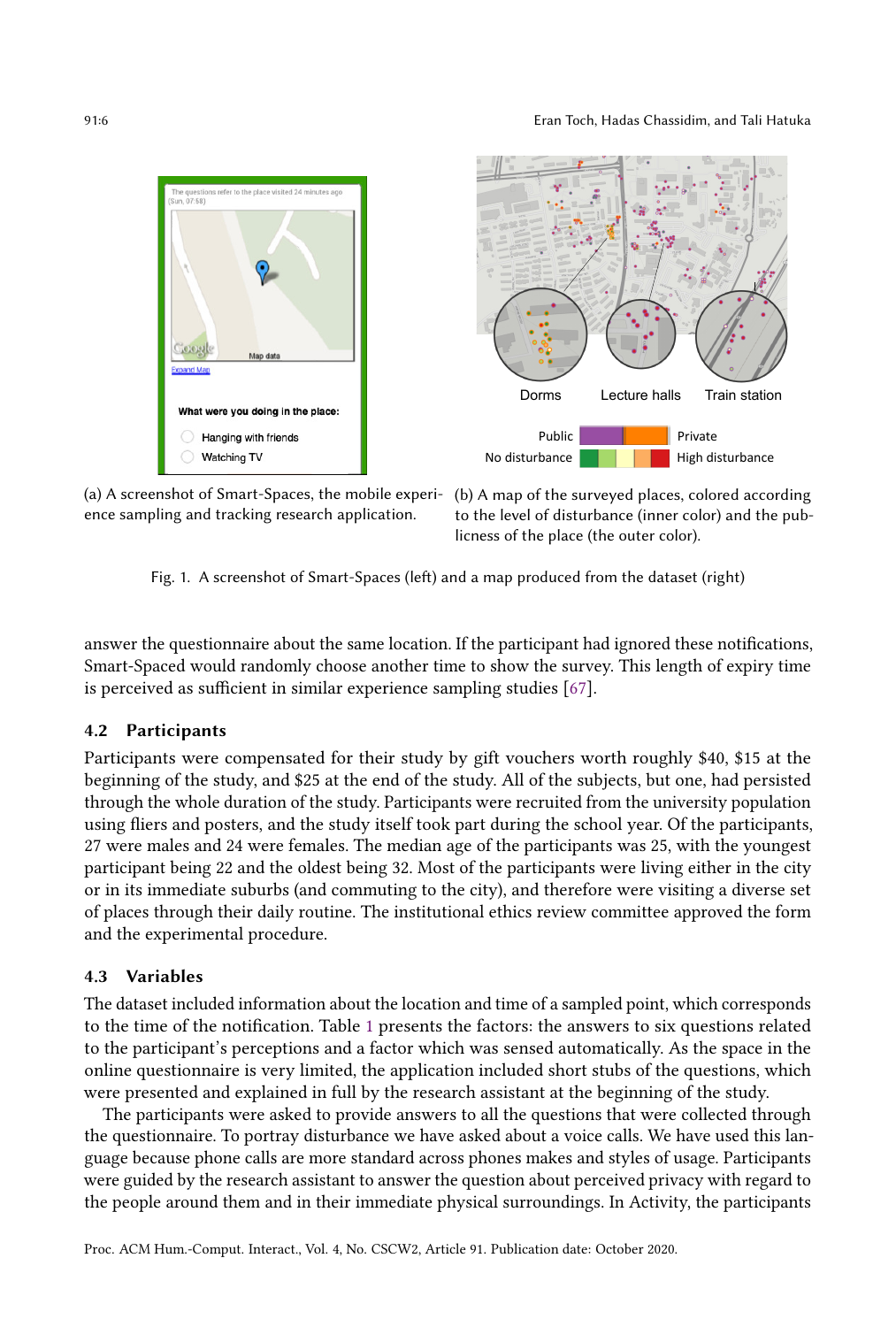| Factor                | <b>Features</b>                                                                                                 | Collection                 |
|-----------------------|-----------------------------------------------------------------------------------------------------------------|----------------------------|
| Activity              | Hanging with friends, watching T.V., learning, working,<br>eating, using my smartphone, other                   | Ouestionnaire              |
| Number of People      | The number of people in the place (alone, $1, 2, 3-5, 6-10$ ,<br>$11+)$                                         | Ouestionnaire              |
| Perceived disturbance | To what extent will it disturb your surroundings if you<br>will accept a voice call in this place? (Likert 1-5) | Ouestionnaire              |
| Perceived privacy     | To what extent does your smartphone provides you<br>with privacy in this place? (Likert 1-5)                    | Ouestionnaire              |
| Publicness            | Whether the participant considers the place as public<br>(yes or no)                                            | Ouestionnaire              |
| Location              | The physical location of the participant's phone                                                                | GPS and Wifi Posi-<br>tion |
| Running applications  | The applications that were actively used by the partici-<br>pant 15 minute prior to the time of the survey      | Phone OS                   |

Table 1. Factors from the Smart-Spaces dataset and the features that comprise them.

were asked to select from a list of locations that were selected from an experience sampling study that had used a similar methodology [64] and was adapted to the student population.

To produce the list of the running applications, we accessed the list of applications running on the phone using the Android API, requesting all the applications that were actively used by the participant 15 minutes prior to the time of the survey. A research assistant categorized the applications based on the classification provided by [11]. These categories included the following: browser, communication (phone voice use), games, launcher, multimedia, news, productivity, social applications, travel, and multimedia.

## 4.4 Pre-Processing and Analysis

The 50 valid participants answered a total of 1912 location questionnaires. Our participants had provided answers for an average of 2.23 surveys per day, with a standard deviation of 1.3 surveys. Before analyzing the results, we carried out several pre-processing operations. The data were cleaned for two types of mistakes: partially fulfilled surveys and wrongful location information. Of the 1912 surveyed places, the questionnaire for 64 locations (3%) were partially fulfilled and were therefore discarded. Of the surveyed places, 40 (2%) were discarded because participants had marked the location as erroneous.

To validate the model, we used an Ordinal Mixed Model regression, which uses the perceived disturbance as the dependent variable and the participant ID as the random effect. The method allowed us to manage the assumption of data point independence. We used the non-parametric Spearman rank correlation test to measure the degree of the similarity between context variables (e.g., publicness and number of people) or between perceptions and context (e.g., perceived privacy and publicness). We have tested the relationship for the monotonic assumption. To analyze the relations between the context variables, we applied one-way ANOVA, which was found to be a robust enough to test hypotheses even when the data is not normally distributed [9].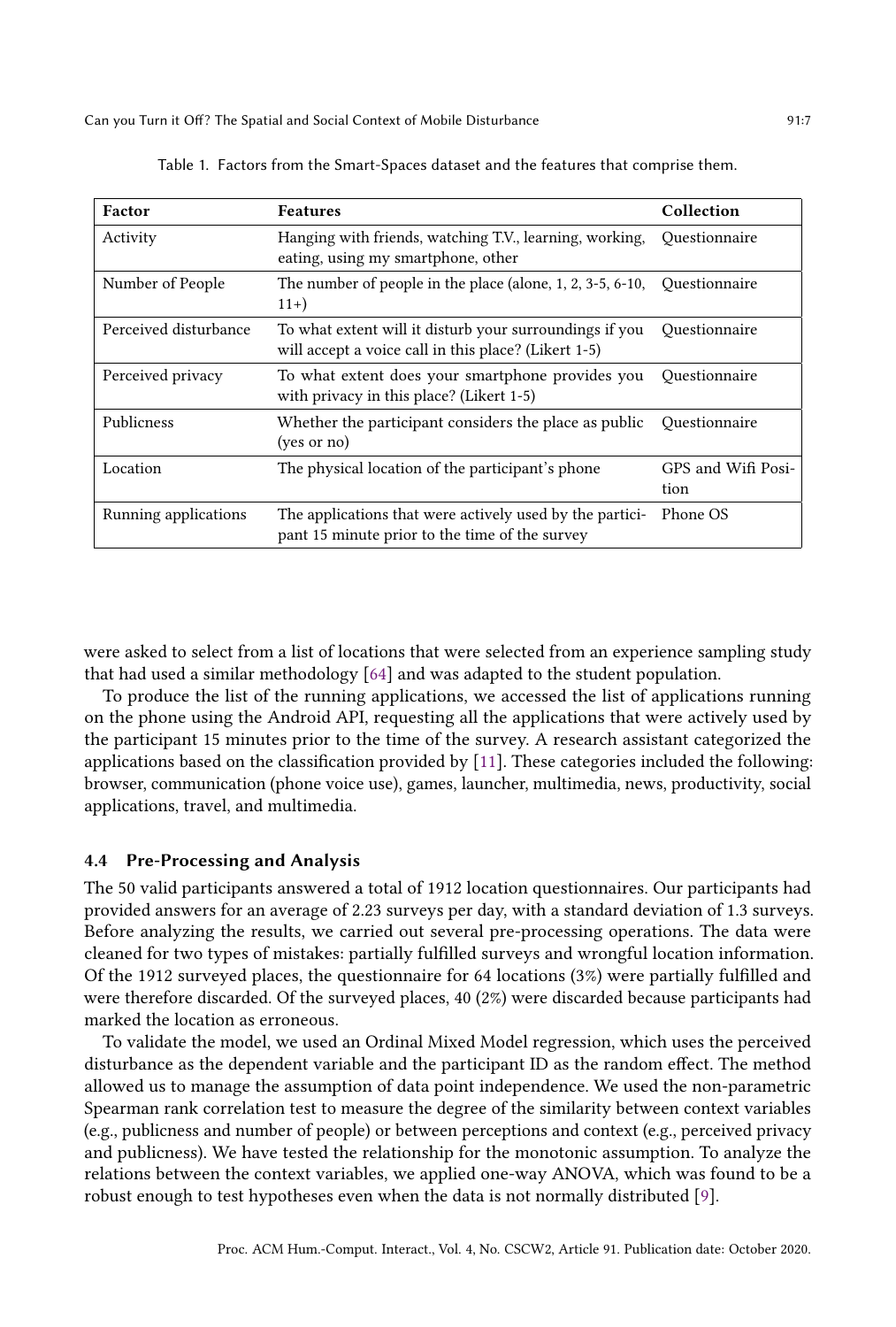## 5 RESULTS

## 5.1 Models of Disturbance

To characterize the effect of multiple context properties on mobile device disturbance, we have applied ordinal mixed model regression to create several models of perceived disturbance (Table 2). To test the impact of different sets of variables, we use a theory-based gradually evolving set of models. The models were selected based on our theoretical research questions, helping us isolate the contribution to several groups of variables, as suggested by [8]. We start with a model that only contains the number of people around (model 1), and end with a model that contains all variables (model 5). We have tested for interaction effects (Table A).

Table 2. Ordinal mixed models regression for perceived disturbance. Each The cells contain estimates and the corresponding 95% CI in brackets. Significance levels are noted by:  $p < 0.0001$  '\*\*\*';  $p < 0.001$ '\*\*';  $p < 0.05$ '\*'.

| Factor           |            | Model 1          |            | Model 2           |            | Model 3           |            | Model 4           |            | Model 5           |
|------------------|------------|------------------|------------|-------------------|------------|-------------------|------------|-------------------|------------|-------------------|
| Intercept        | $-0.43$    | $(-0.63 - 0.25)$ | 0.12       | $(-0.47 - 0.64)$  | 1.56       | $(1.13 - 2.09)$   | 1.47       | $(0.95 - 2.04)$   | 5.69       | $(2.83 - 9.00)$   |
| Number of People | $0.135***$ | $(0.11 - 0.16)$  | $0.17***$  | $(0.11 - 0.25)$   | $0.07***$  | $(0.04 - 0.10)$   | $0.09**$   | $(0.05 - 0.13)$   | $0.34***$  | $(0.17 - 0.54)$   |
| Non-public place |            |                  | $-0.94***$ | $(-1.51 - -0.47)$ | $-0.46***$ | $(-0.71 - -0.24)$ | $-0.39**$  | $(-0.66 - -0.12)$ | $-1.60***$ | $(-2.75 - -0.44)$ |
| Privacy          |            |                  |            |                   | $-0.39***$ | $(-0.50 - -0.31)$ | $-0.46***$ | $(-0.58 - -0.35)$ | $-1.73***$ | $(-2.51 - -1.02)$ |
| Activity         |            |                  |            |                   |            |                   |            |                   |            |                   |
| Watching T.V.    |            |                  |            |                   |            |                   | $-0.56***$ | $(-1.01 - -0.20)$ | $-2.00**$  | $(-3.77 - -0.54)$ |
| Learning         |            |                  |            |                   |            |                   | $0.55***$  | $(0.30 - 0.84)$   | $2.12***$  | $(0.87 - 3.37)$   |
| Working          |            |                  |            |                   |            |                   | $0.51***$  | $(0.19 - 0.89)$   | $1.84***$  | $(0.65 - 3.27)$   |
| Eating           |            |                  |            |                   |            |                   | 0.06       | $(-0.28 - 0.40)$  | 0.33       | $(-0.93 - 1.84)$  |
| Other            |            |                  |            |                   |            |                   | $0.48***$  | $(0.19 - 0.73)$   | $1.74***$  | $(0.67 - 3.02)$   |
| Device           |            |                  |            |                   |            |                   |            |                   |            |                   |
| Browsing         |            |                  |            |                   |            |                   |            |                   | $1.92***$  | $(0.59 - 3.79)$   |
| Communication    |            |                  |            |                   |            |                   |            |                   | $-1.22***$ | $(-2.14 - -0.11)$ |
| Gaming           |            |                  |            |                   |            |                   |            |                   | $-1.47$    | $(-4.71 - 1.71)$  |
| Multimedia       |            |                  |            |                   |            |                   |            |                   | $-1.74*$   | $(-3.86 - 0.18)$  |
| News             |            |                  |            |                   |            |                   |            |                   | 1.37       | $(-0.59 - 3.4)$   |
| Productivity     |            |                  |            |                   |            |                   |            |                   | $-0.95$    | $(-2.50 - 0.46)$  |
| Social networks  |            |                  |            |                   |            |                   |            |                   | $-0.16$    | $(-2.2 - 1.31)$   |
| Travel           |            |                  |            |                   |            |                   |            |                   | $-0.49$    | $(-3.02 - 1.84)$  |
| <b>DIC</b>       |            | 4018.79          |            | 3361.77           |            | 3815.25           |            | 2025.94           |            | 628.61            |

To intuitively understand the impact of the social and spatial context on phone disturbance, we can look at Figure 1b, which presents a map with different surveyed locations, each with the level of disturbance and whether the place is considered private or public. Overall, the map reflects a high correlation between publicness and disturbance: participants perceive most public locations as locations in which phones are more disturbing. However, we can see some exceptions: disturbance can be higher in some private locations, and it can be lower in some public locations. Therefore, in this analysis, we answer the research questions and statistically analyze whether the factor influence disturbance independently.

## 5.2 Disturbance and Number of People

We characterize the territorial context according to the number of people, publicness, and activity carried out at the place. In 33.7% of the surveyed locations, participants classified the place as public, and in 66% of the places were classified as private. As Figure 2a shows, the proportion of places that are defined as public by the participants is generally strongly correlated with the number of people around ( $r = 0.723$ ,  $p < 0.0001$ .)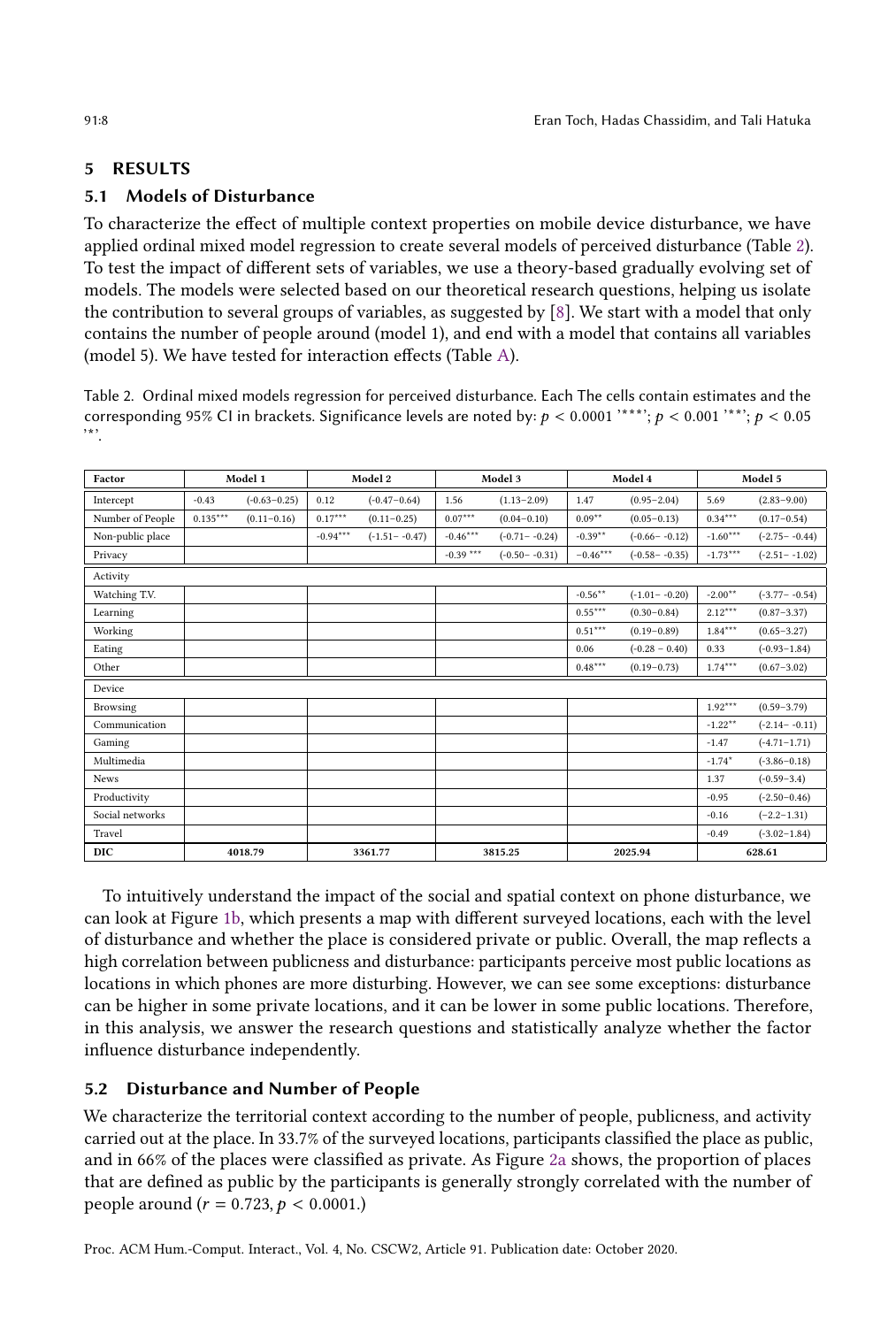



(a) The relation between publicness and number of people.



Fig. 2. Basic statistics of the dataset.

The ordinal mixed model regression show that all of the social contexts are correlated with disturbance even with cross-correlations. The phone is perceived as being more disturbing when there are more people around. The number of people around the participant has a consistently significant positive effect on disturbance, ranging between 86% when it is the only predictor to around 5% when it is one of the multiple predictors. As the measure is significant even when combined with other predictors, we conclude that hypothesis H1 is confirmed.

The results confirm the intuitive observation that a phone call creates a greater disturbance when there are more people around. In all of the models, the number of people has a positive effect on the disturbance. Figure 4a shows the strong positive correlation between disturbance and the number of people around (Spearman test  $\rho = 0.46$ ,  $p < 0.0001$ ). Note that the scale starts at 1 because the questions referred to the people around the participants. The impact of the number of people remains significant even when we add other variables, which are highly correlated with the number of people around, such as the publicness or the activities carried out in the place.

## 5.3 Disturbance and Publicness

Publicness is another significant factor: the norms governing the place are also meaningful. As Table 2 shows, if a place is considered non-public, a phone call will be perceived as less disturbing at about 22% to 10%, depending on other predictors (confirming hypothesis H2). Figure 4b clearly shows, the disturbance is consistently higher for public places than in private places. A one-way ANOVA indicated that the number of people around the participant is significantly higher in places defined as public by the participant than in places defined as private  $F(245, 5) = 603, p < 0.001$ with an average of  $8.99 \pm 3.4511.80 \pm 2.058$ . The strong correlation between publicness and number of people points to a consensus between participants regarding how to define a place as public, which provides further validation of our results. In Table A we show the results of the regression models, controlled for the interaction of publicness and number of people. The significance levels and effects were similar to the models without the interaction, which means that in some of the sampled locations, given a similar number of people, disturbance would be perceived differently, based on the perceptions of the social norm of the place.

#### 5.4 Disturbance and Perceived Privacy

Participants have expressed varying degrees of perceived privacy based on the spatial-social properties of the place. Figure 4a depicts the perceived privacy based on number of people around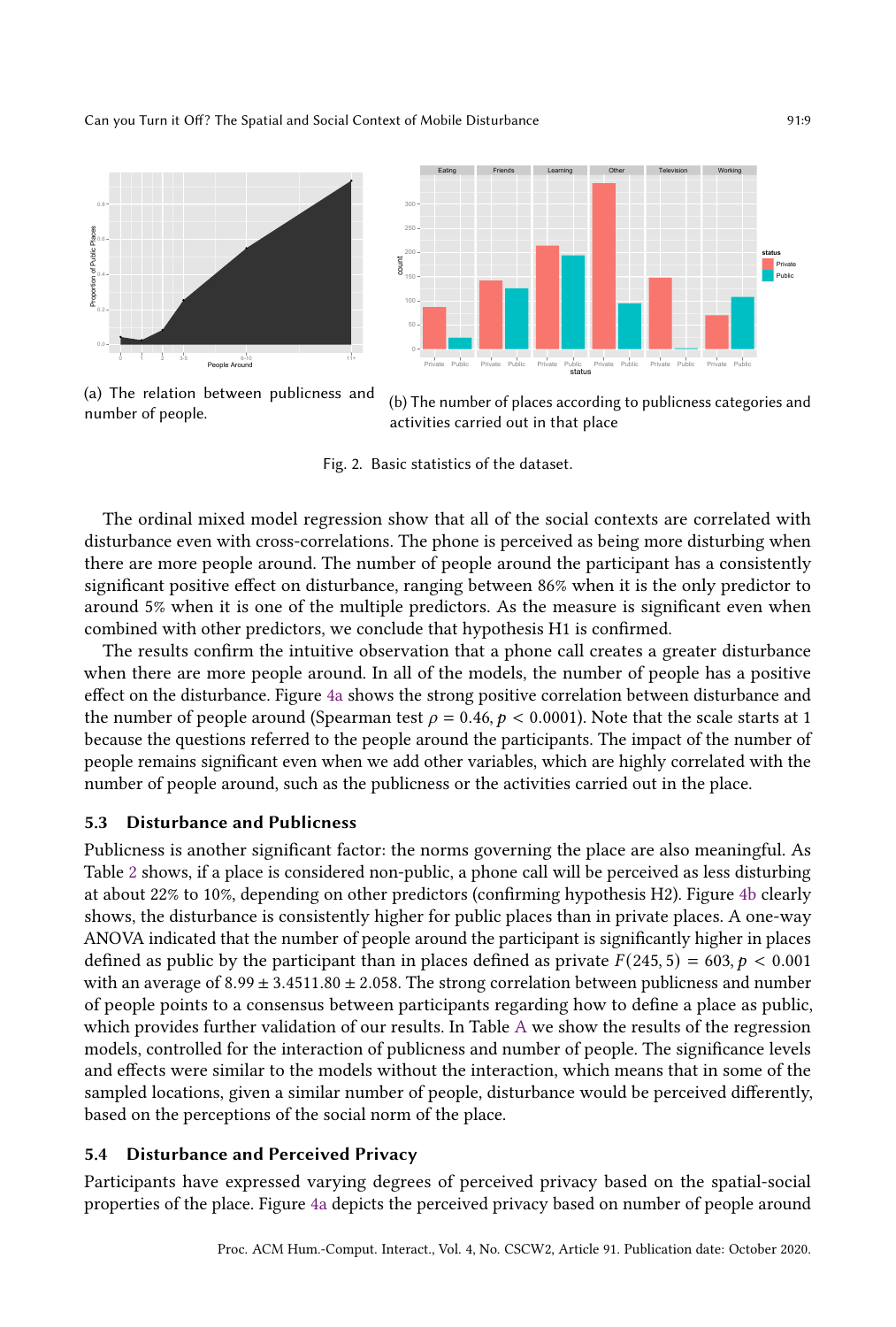

Fig. 3. An analysis of disturbance and perceived privacy according to activity. The top diagram is a histogram of the number of people around the participant during different activities. The bottom diagram depicts the average values of the perceived privacy and the perceived disturbance in places where participants were not alone based on the activity and the number of people around the participant.

the participant. On average, the device provides the highest level of privacy when the participant is with another person, and the perceived privacy decreases with increasing numbers of people around. Paradoxically, when the participant is surrounded by a larger crowd (more than 5 people), the phone provides less privacy than in situations when the participant is surrounded by a small number of people. Perceived privacy is negatively correlated with the number of people around  $(\rho = -0.27, p < 0.001).$ 

The perception of privacy in the place is also a significant factor in the perception of disturbance. If the participants believe that the phone provides a higher level of privacy, they also believe that it is less disturbing. The effect is consistently significant in all models, standing around 30%-15 of the intercept, regardless additions of other factors (confirming hypothesis H3). In contrast, perceived privacy is negatively correlated with perceived disturbance (Spearman test  $\rho = -0.375$ ,  $p < 0.0001$ ). Publicness (whether the place is perceived as public) is highly correlated with the perceived privacy  $(\rho = 0.23, p < 0.001).$ 

#### 5.5 Disturbance and Activity

Figure 3 depicts the types of activities that were reported by participants and the distribution of the number of people per activity. The activities carried out by the participant impact perceived privacy  $(F(5, 1498) = 5.292, p < 0.001)$ . Specifically, 'Working' is associated with a decrease of the perceived privacy in comparison to 'Watching T.V.', 'Learning', 'Eating' and 'Other' activities. Some activities, such as 'watching T.V.', are carried out mostly alone or amongst a small number of people. Other activities, such as 'learning', are performed either alone, in small groups or amongst a large crowd (most likely in a classroom). Most activities occur in both public and private spaces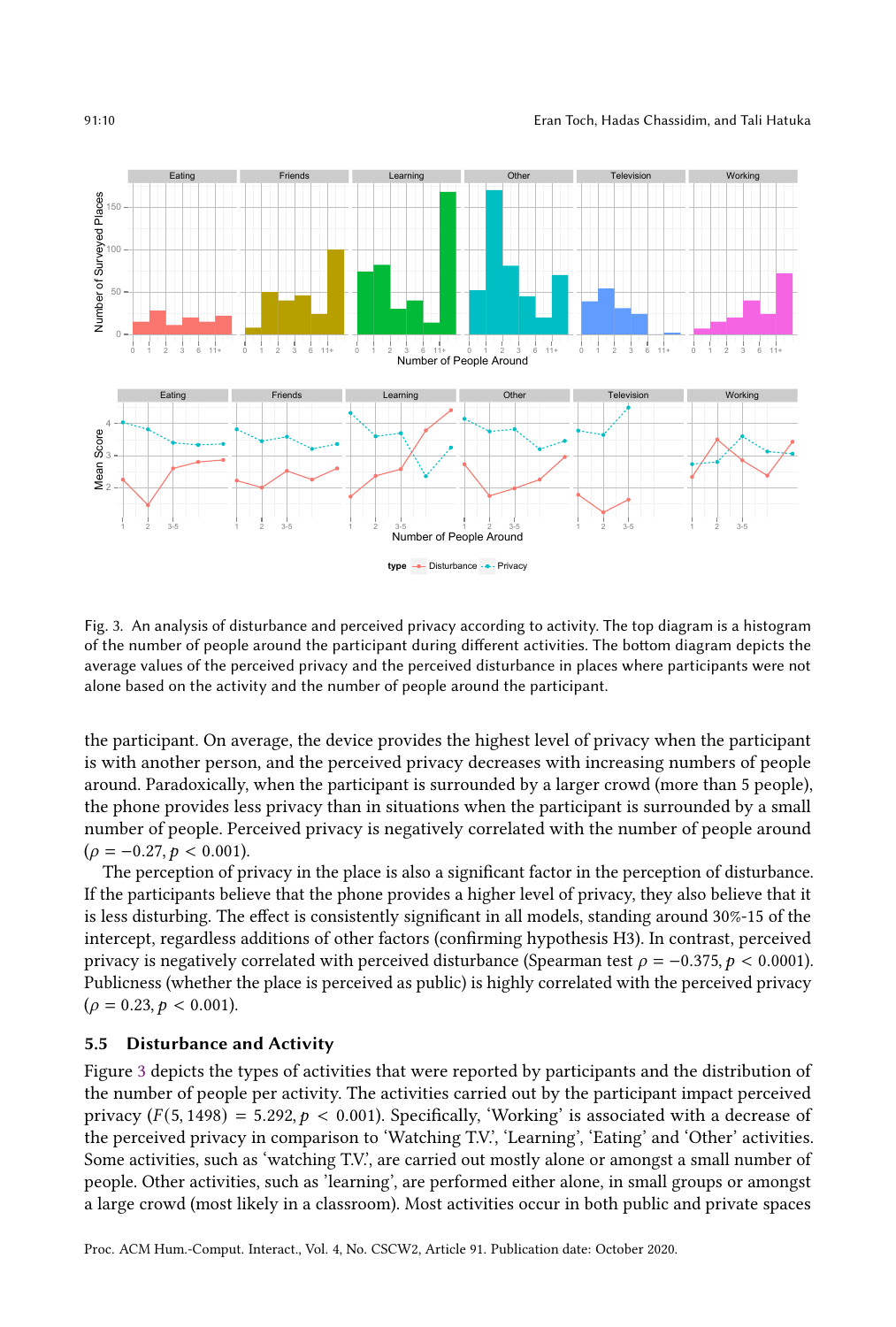

people around he user.

(a) Disturbance and perceived privacy by number of (b) Disturbance while carrying out different activities. Error bars depict  $\pm 1$  standard error.

Fig. 4. Two breakdowns of the disturbance measure

but in different social contexts. Figure 2b displays the proportion of public and non-public places per activity. For example, 'Learning' is carried out in private spaces in solitude or in small groups, whereas in public spaces, it occurs in a crowd.

Some activities are also shown to have an impact on phone disturbance. When participants are learning, working, or doing unclassified activities ("Otherž), they significantly perceive a phone call as more disturbing. When adding the interaction of activities and number of people to the ordinal mixed model regression, 'Learning' and 'Watching TV' are still significant (estimates of 1.11 and 0,74 respectively). However 'Working' is not and its effect is wholly due to the number of people around. In three other activities, the estimates were not strong enough to be considered. However, because of the number of activities and the estimated strength, we can conclude that hypothesis H4 stands for several important activities. As publicness is also dependent on the activity, the activity carried out by the participant at the time of the survey is also significant in our model  $(F(5, 1515) = 9.442, p < 0.001)$ . On average, the perceived disturbance was significantly higher for 'working' (mean 0.51) or 'Learning' (mean 0.55) than for any other activity.

The combined effect of activities and publicness on disturbance is depicted in Figure 4b. The activities had different effects on the phone call disturbance in public and private spaces  $F(5, 1511) =$ 19.132,  $p < 0.001$ . We can see that for activities such as 'Learning', there is a considerable difference in disturbance between private and public places. In public (and crowded) spaces, disturbance is significantly higher than in private (and sparse) spaces. A similar effect can also be observed for 'Watching T.V.', but due to the small number of samples in which television was watched in public, the results are statistically insignificant. Table A in the Appendix describes the interactions between activities and publicness, and demonstrates that . These results hold even when controlling for the interaction between publicness and activities in the ordinal regression models.

To gain a deeper look into the relation between places and disturbance, we extended the self-reported information provided by participants with more general categories of places using Foursquare categories. Foursquare categories provide definitions regarding the type of the location, with a larger scope than the particular room the participants were asked about [40]. To produce the categories, we used a method similar to [46], categorizing the place based on the categories of nearby Foursquare venues (e.g., food, shop and service, residence, travel and transport,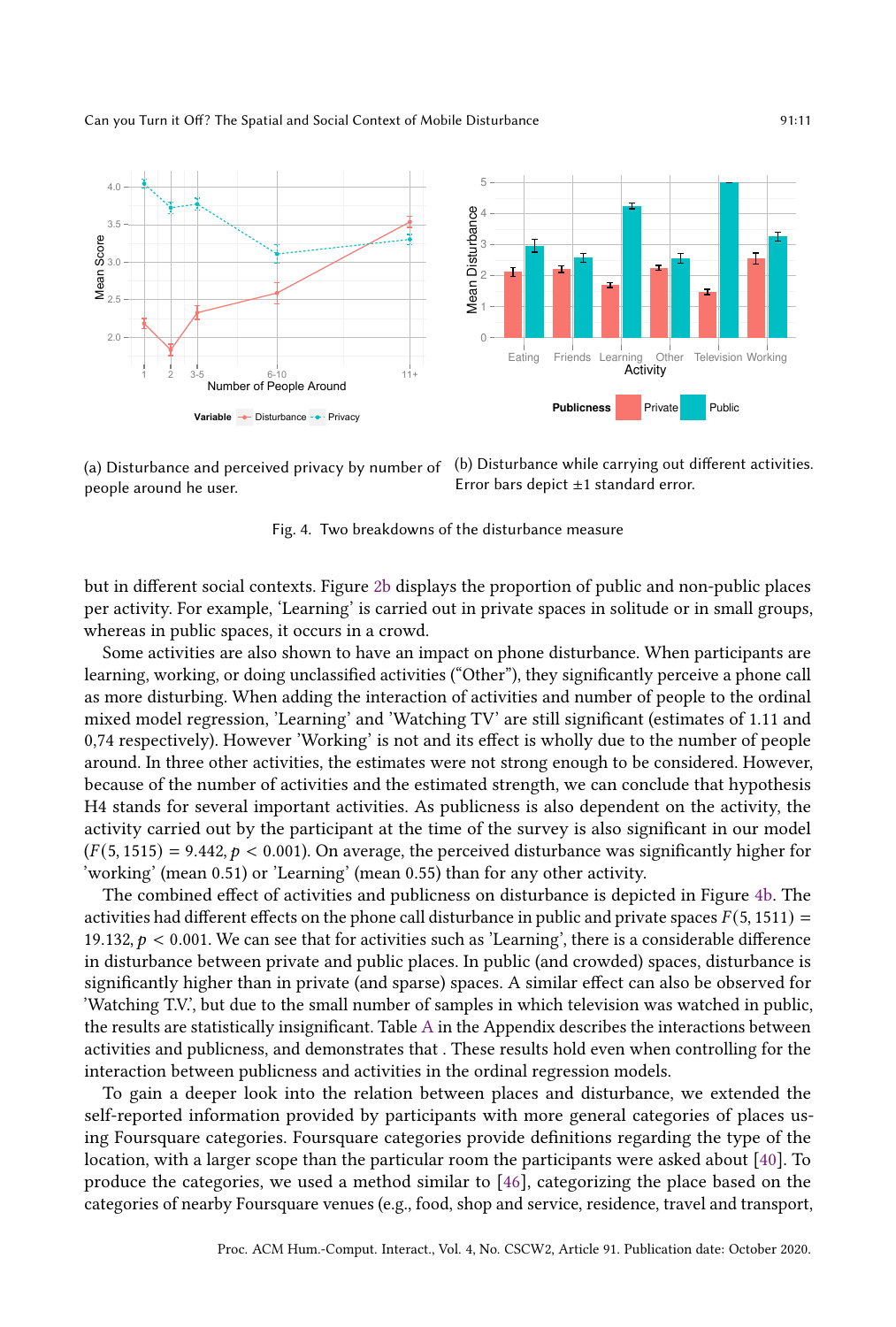arts and entertainment). For each surveyed location, we retrieved the categories of the Foursquare venues in the vicinity of 200 meters and choose the category with the largest number of instances as the category of the location, normalized based on the overall number of locations nearby. Generally, the Foursquare place category is determined to significantly affect the perceived disturbance  $(F(9, 1511) = 5.148, p < 0.001)$ . When adding the category to the mixed model regression, only 'University' was found to be significant with an estimate of 3.83(0.69 − 7.70), with an intercept of 6.27.

## 5.6 Device Interaction and Activities

The use of a number of applications is shown to be correlated with different perceptions of the phone disturbance. The models show that 'Browsing' (e.g., using the mobile device browser), 'Communications' (talking on the phone or texting), and 'Multimedia' (watching videos) are significantly correlated with perceived disturbance. Using communication and multimedia applications is correlated with a significant decrease of the perceived disturbance. On the other hand, browsing is correlated with a significant increase. Therefore, we can say that that hypothesis H5 is supported for these particular applications.

#### 6 DISCUSSION

The findings presented in this study demonstrate how the spatial and social environment plays a role in the user experience of mobile computing devices. We show that perceptions regarding the potential disturbance of mobile devices rely to a very large extent on the social environment and that multiple factors form a spatial-social context. Our findings can explain some of the reasons that studies that took groups in disturbances studies have achieved higher accuracy taking into account the number people in the vicinity of the user [31] or about location [25, 43]. Our study confirms some of the results of three vignette studies that suggested that location is related to interruptibility preferences [24], interruptibility modality [26], and social interruptibility [32]. Our longitudinal experience sampling study provides additional ecological validity to their conclusions, while also adding new dimensions to the spatial-social contexts.

The considerations people make in perceiving disturbance cannot be reduced to a single factor, such as the activity carried out at the location or number of people. Our findings show that when we attempt to unpack the effect of spatial-spatial contexts, we see a rich picture, in which there are complex relations between the factors, without clear hierarchies. Our most important conclusion is that subjective perceptions and social norms are at least as important (if not more important) than the basic properties of the place. The publicness of the place and the perceived privacy are consistently strong predictors in all of our regression models, accounting together for about 20% of the variability. The number of people around the user (a property that was used in [50]) explains only 17% of the variability in the perceived disturbance in Model 1. However, Model 3, which includes publicness and perceived privacy, explain 27% of the variability. These normative judgments are very different in nature. Most of our participants agree on the publicness of the place: a coffee shop is almost always considered public, and a private residence is almost always considered private. In contrast, perceived privacy is a subjective judgment call, and it depends on the current activity of the user and their own personal approach.

Our findings provide additional empirical evidence to the effect of mobile computing on perceptions of space and social relations. Mobile computing creates an elastic boundary between the public and the private and between the personal and the collective [23]. In the user study, we describe the properties and the limits of this elasticity. We can think of the perceptions of users as reflecting a portable private-personal territory (PPPT) around them: a representation of the way personal space and territory are redefined using mobile devices [28]. The effects of place, activity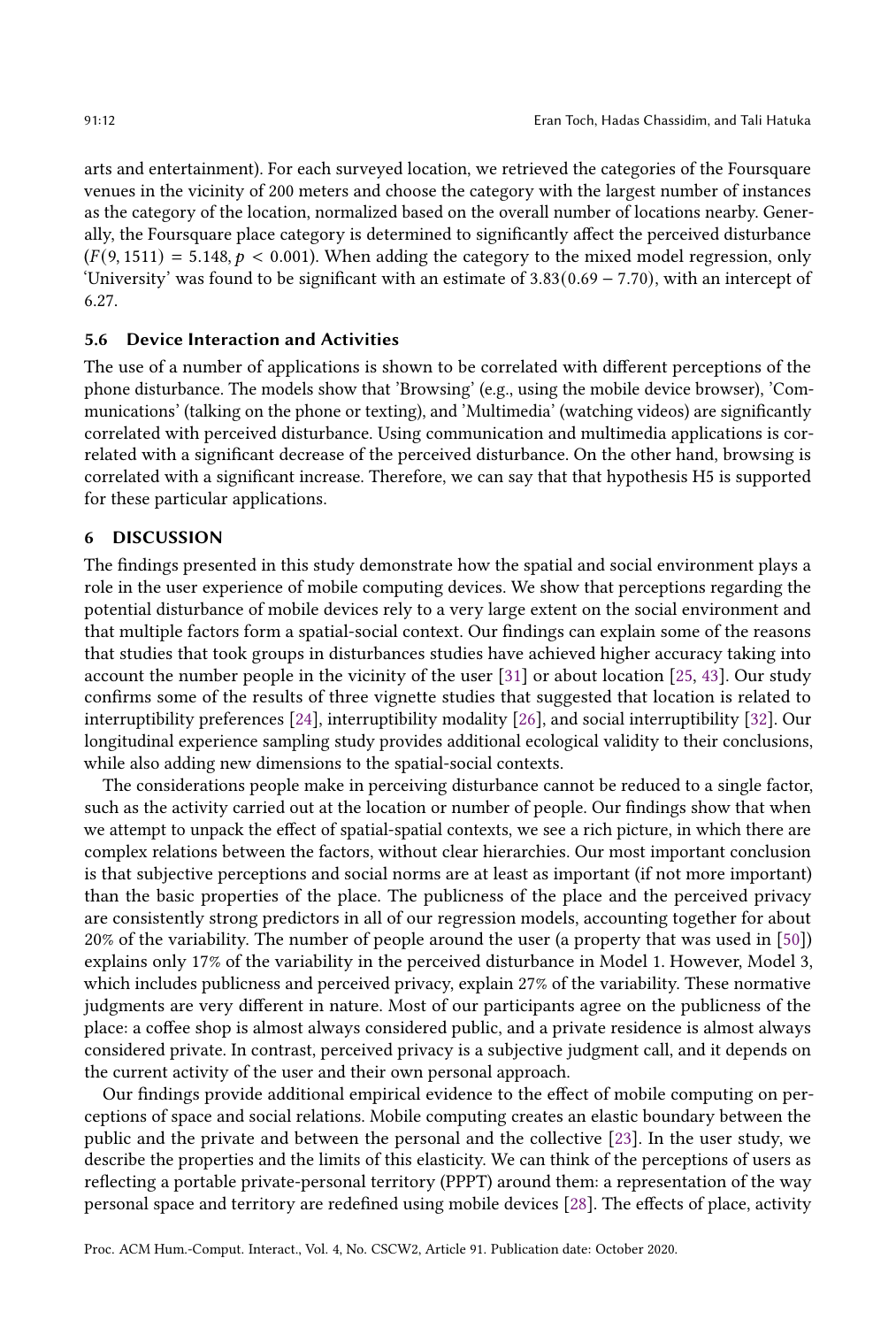and number of people on physical privacy strengthen the assertion that PPPT is a socio-spatial construct. Using certain applications on the phone can lead users to be more susceptible to disturb their environment. The results also allow us to start to portray some of the multidimensional sets of relations defined by events and interactions that characterize the territory, namely the crowd, the norms, and the device.

The dynamic nature of disturbance – the fact that it changes with the perceptions of the user - led us to think about it as a process. We tend to think of disturbance as the consequence of an event: disturbance follows an event such as a phone ring [39]. The outcome of a disturbing event is the result of an underlying negotiation process between the user and the surrounding environment about how an interruption will be perceived. Our results cannot help characterize properties of this negotiation process, but the fact that the perceived privacy and social norms affect disturbance provide some evidence for its existence. Device disturbance is tied to how "disciplined" a place is. We saw a difference in situations in which the user cannot use the smartphone freely (e.g., when 'Working' with other people around) and between undisciplined situations in which the attention of others still allows the user to use the smartphone. For example, when 'Hanging with friends', we see that disturbance is stable with the number of people.

While urban studies are focused mainly on analyzing public spaces [19, 58], our results show that the impact of devices on perceived privacy is stronger in private spaces than in public spaces. For example, one of the situations in which smartphones provide the highest level of privacy is when the user is watching television with one to two other people (Figure 3). We contextualize this result in the studies of [54] and [13], which contradict the Aristotelian definition of private spaces as spaces controlled by the person. Our study participants were mostly students, who in most cases live with their parents on with roommates and who do not always exercise full control over their physical environment. The smartphone performs as a "poor person's private homež, allowing users to focus their attention elsewhere, engage in private communication through messaging, and to negotiate the relation with their environment. The interpretation of this result is open for debate: scholars who claim that mobile devices are drawing people apart, such as [65] and [15], may look at the results as evidence for this growing trend. Other scholars, such as [19] and [13], may argue that mobile devices serve as a necessary and adaptive interface to spaces.

Our findings lead us to ask how mobile technology can be designed to address the norms that surround behavior in public and private places. Physical spaces, and especially urban environments, are increasingly embedded with mobile and pervasive technologies [36]. We argue that the design of these technologies should take into account the social norms. On a basic level, we can ask that technologies would be aware and respect social norms. For example, mobile devices can use context awareness to silence themselves when in a place where the potential for disturbance is high.

## 6.1 Limitations

Our study has several important limitations. First, the quickly changing norms related to mobile technologies and physical spaces pose a major limitation of our study. Naturally, because these norms are rapidly changing, the reader should be careful when judging the longitudinal validity of this research. We do not know if the results will be relevant to technologies that will emerge years from now or to the social norms that surround them. Additionally, our sample is not representative of the general population. Our study consisted of mainly young and educated participants with strong self-selection towards technology literacy. To generalize the results to the entire population, further studies and comparisons would have to be carried out with a more heterogeneous population. Disturbance might also be highly correlated with perceptions of personal space, which differ considerably between cultures [5].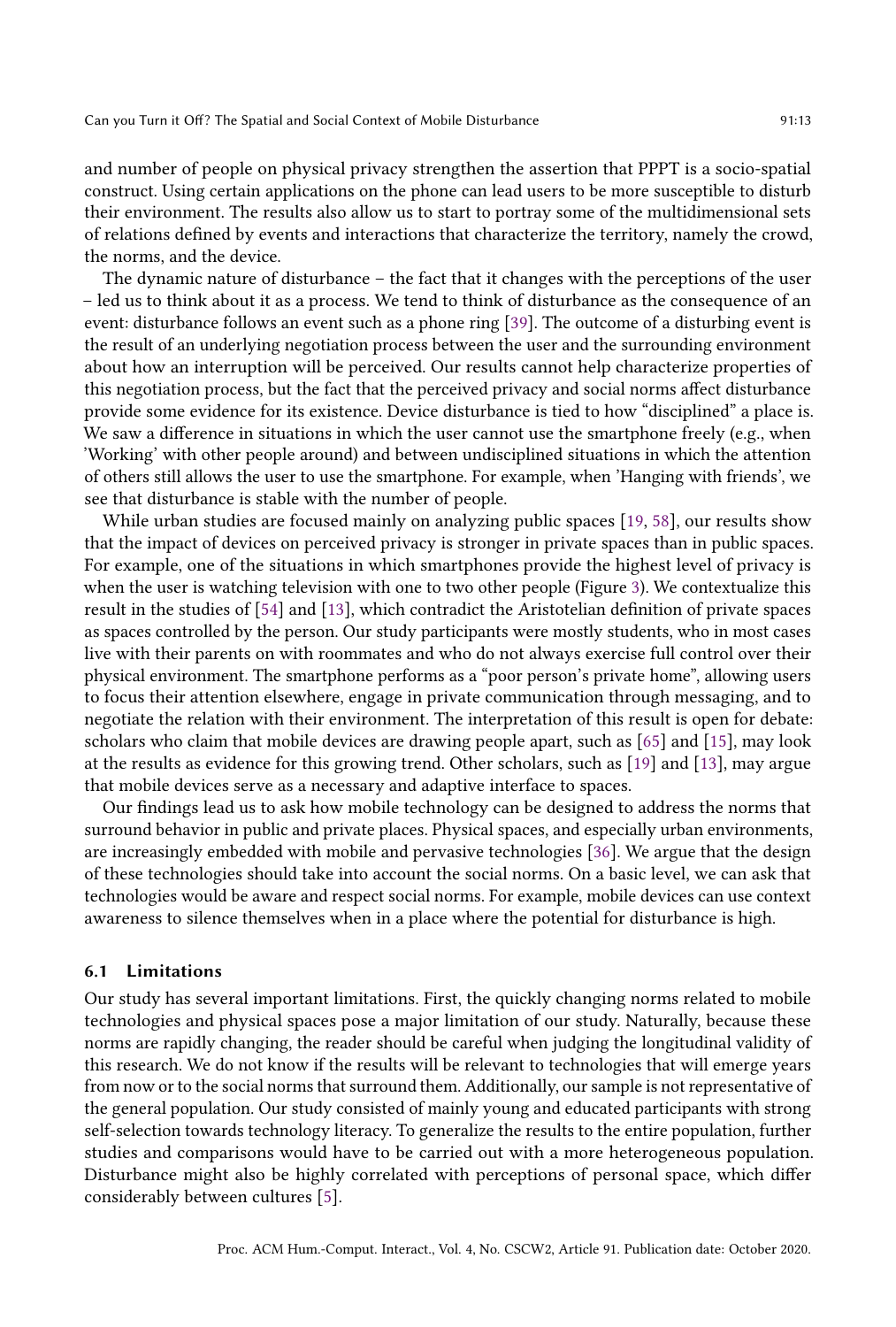Our research method also holds several limitations which are typical to experience sampling [67]. The frequent surveys might distract the participants and cause them to deviate from their immediate perceptions. We have tried to control for this bias by limiting the number of surveys per day. Also, we measured a small number of spatial contexts, missing some interesting questions for the sake of reducing user burden. The limited number of activities the user could select from and the various scopes in which locations can be defined is another limitation. Future work might add further semantics to our dataset, for example by categorizing the locations to the type of building. Another limitation is the within-subject design, which does not condition the actual use of the technology or measure its impact on privacy. Therefore, we cannot conclude that smartphone technology is responsible for changes in people's behavior. We believe that experimental approaches and between-subject design might help us understand. We hope to further test other types of context, for example, whether the user is surrounded by strangers or by acquaintances.

## 7 CONCLUSION

Our paper explores the factors that are related to the way social disturbance is perceived by users. Social disturbance is related to the social context of the place, including the number of people around the user, how public the place is perceived, as well as the activity carried out in the place. The norms and the perceptions of a place are at least as important (if not more important) than the its functional properties (such as the number of people in the place). Factors that are related to the user's own activities also play a role: perceptions of privacy and the activity carried on the phone. Overall, these results point to ways in which mobile interruption management systems, including both applications and operating systems, might be designed differently to help support devices that try to respect the social norms around the users and to reduce social tensions. This might involve sensors that are more aware of what other people are doing in this space, as well as opportunities to externalize and communicate these norms. Our methodology can serve as a case study for investigating the use of various mobile technologies, quickly collecting information grounded within a physical context, and guiding the development of technologies that are more sensitive to the physical contexts or urban environments that are geared towards mobile technologies.

## ACKNOWLEDGMENTS

We thank the reviewers of this paper for their thorough and thoughtful comments. This material is based upon work supported by the Vice President for Research, Tel Aviv University, Israel. We thank Carmel Hanany for collecting and organising the data of this study, Peter Bak for his help on data visualization, and Yuval Nardi for his help in statistics.

#### REFERENCES

- [1] Mariek MP Vanden Abeele, Marjolijn L Antheunis, and Alexander P Schouten. 2016. The effect of mobile messaging during a conversation on impression formation and interaction quality. Computers in Human Behavior 62 (2016),  $562 - 569.$
- [2] Piotr D Adamczyk and Brian P Bailey. 2004. If not now, when?: the effects of interruption at different moments within task execution. In Proceedings of the SIGCHI conference on Human factors in computing systems. ACM, 271-278.
- [3] Fatema Akbar, Ayse Elvan Bayraktaroglu, Pradeep Buddharaju, Dennis Rodrigo Da Cunha Silva, Ge Gao, Ted Grover, Ricardo Gutierrez-Osuna, Nathan Cooper Jones, Gloria Mark, Ioannis Pavlidis, et al. 2019. Email Makes You Sweat: Examining Email Interruptions and Stress Using Thermal Imaging. In Proceedings of the 2019 CHI Conference on Human Factors in Computing Systems. ACM, 668.
- [4] Ryan J Allred and John P Crowley. 2016. The "Mere Presencež Hypothesis: Investigating the Nonverbal Effects of Cell-Phone Presence on Conversation Satisfaction. Communication Studies (2016), 1-15.
- [5] Irwin Altman. 1975. The environment and social behavior: privacy, personal space, territory, crowding. Brooks/Cole Pub. Co.

Proc. ACM Hum.-Comput. Interact., Vol. 4, No. CSCW2, Article 91. Publication date: October 2020.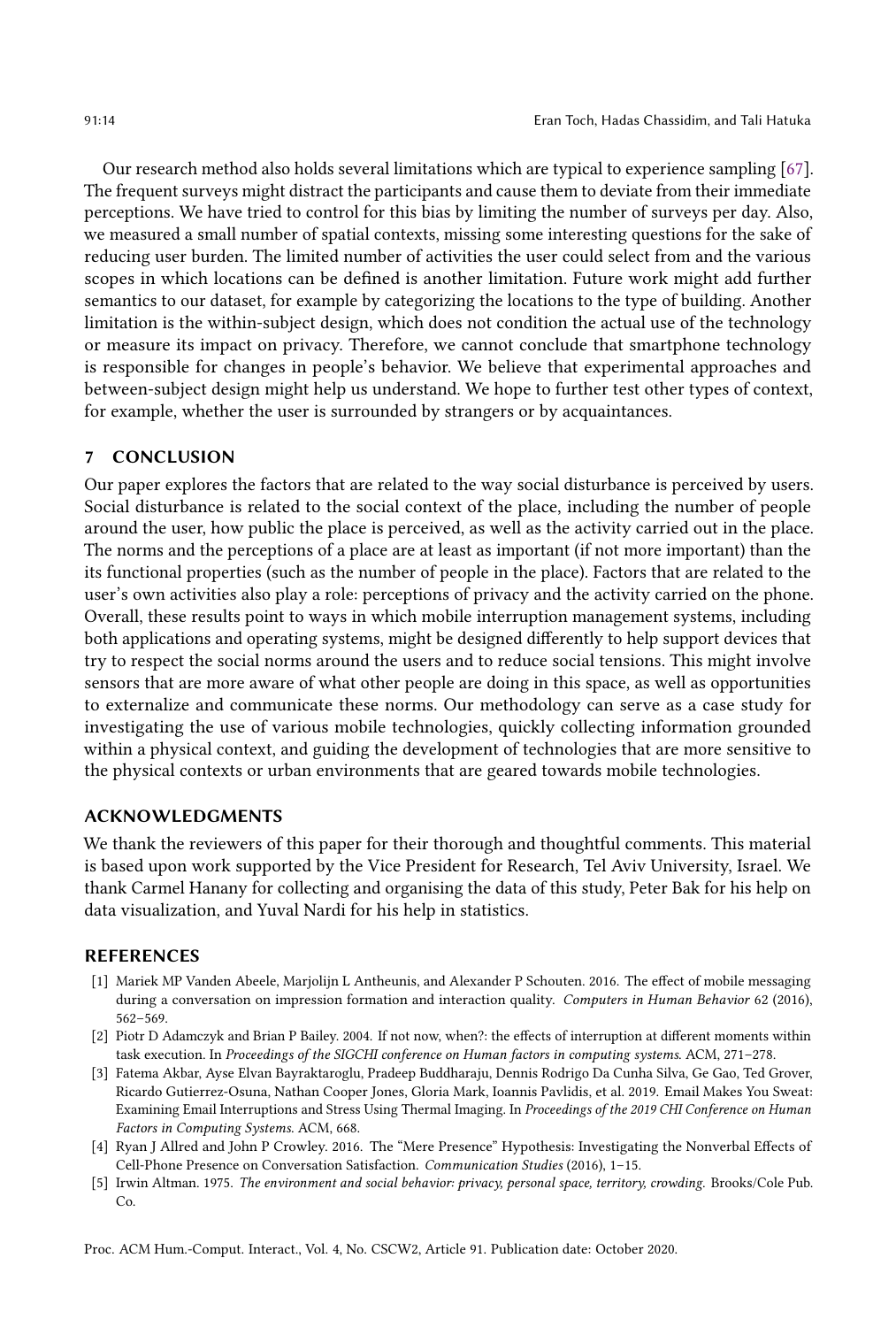- [6] Morgan G Ames. 2013. Managing mobile multitasking: The culture of iPhones on Stanford campus. In Proceedings of the 2013 conference on Computer supported cooperative work. ACM, 1487-1498.
- [7] Christoph Anderson, Isabel Hübener, Ann-Kathrin Seipp, Sandra Ohly, Klaus David, and Veljko Pejovic. 2018. A survey of attention management systems in ubiquitous computing environments. Proceedings of the ACM on Interactive, Mobile, Wearable and Ubiquitous Technologies 2, 2 (2018), 58.
- [8] François Bergeron, Louis Raymond, Suzanne Rivard, and Marie-France Gara. 1995. Determinants of EIS use: Testing a behavioral model. Decision Support Systems 14, 2 (1995), 131-146.
- [9] María Blanca, Rafael Alarcón, Jaume Arnau, Roser Bono, and Rebecca Bendayan. 2017. Non-normal data: Is ANOVA still a valid option? Psicothema 29, 4 (2017), 552-557.
- [10] Hart Blanton and Melissa Burkley. 2008. Deviance Regulation Theory. Understanding peer influence in children and adolescents (2008), 94.
- [11] Matthias Böhmer, Brent Hecht, Johannes Schöning, Antonio Krüger, and Gernot Bauer. 2011. Falling asleep with Angry Birds, Facebook and Kindle: a large scale study on mobile application usage. In Proceedings of the 13th International Conference on Human Computer Interaction with Mobile Devices and Services (Stockholm, Sweden) (MobileHCI '11). ACM, New York, NY, USA, 47-56.
- [12] Matthias Böhmer, Christian Lander, Sven Gehring, Duncan P Brumby, and Antonio Krüger. 2014. Interrupted by a phone call: exploring designs for lowering the impact of call notifications for smartphone users. In Proceedings of the SIGCHI Conference on Human Factors in Computing Systems. ACM, 3045-3054.
- [13] danah boyd. 2014. It's Complicated: the social lives of networked teens. Yale University Press.
- [14] Duncan P Brumby, Christian P Janssen, and Gloria Mark. 2019. How do interruptions affect productivity? In Rethinking Productivity in Software Engineering. Springer, 85-107.
- [15] Michael Bull. 2008. Sound moves: iPod culture and urban experience. Routledge.
- [16] Michael Chan. 2013. Mobile phones and the good life: Examining the relationships among mobile use, social capital and subjective well-being. New Media & Society (2013), 1461444813516836.
- [17] Yung-Ju Chang and John C Tang. 2015. Investigating Mobile Users' Ringer Mode Usage and Attentiveness and Responsiveness to Communication. In Proceedings of the 17th International Conference on Human-Computer Interaction with Mobile Devices and Services. ACM, 6-15.
- [18] Varoth Chotpitayasunondh and Karen M Douglas. 2018. The effects of "phubbing" on social interaction. Journal of Applied Social Psychology 48, 6 (2018), 304-316.
- [19] Adriana De Souza e Silva and Jordan Frith. 2010. Locative mobile social networks: Mapping communication and location in urban spaces. Mobilities 5, 4 (2010), 485-505.
- [20] Anind K Dey. 2001. Understanding and using context. Personal and ubiquitous computing 5, 1 (2001), 4-7.
- [21] Anind K. Dey, Katarzyna Wac, Denzil Ferreira, Kevin Tassini, Jin-Hyuk Hong, and Julian Ramos. 2011. Getting closer: an empirical investigation of the proximity of user to their smart phones. In Ubicomp. 163-172.
- [22] Ryan J Dwyer, Kostadin Kushlev, and Elizabeth W Dunn. 2018. Smartphone use undermines enjoyment of face-to-face social interactions. Journal of Experimental Social Psychology 78 (2018), 233–239.
- [23] Adriana de Souza e Silva and Jordan Frith. 2012. Mobile interfaces in public spaces: Locational privacy, control, and urban sociability. Taylor & Francis.
- [24] Anja Exler, Marcel Braith, Kristina Mincheva, Andrea Schankin, and Michael Beigl. 2018. Smartphone-Based Estimation of a User Being in Company or Alone Based on Place, Time, and Activity. In International Conference on Mobile Computing, Applications, and Services. Springer, 74-89.
- [25] Anja Exler, Marcel Braith, Andrea Schankin, and Michael Beigl. 2016. Preliminary investigations about interruptibility of smartphone users at specific place types. In Proceedings of the 2016 ACM international joint conference on pervasive and ubiquitous computing: Adjunct. ACM, 1590-1595.
- [26] Anja Exler, Zeynep Günes, and Michael Beigl. 2019. Preferred notification modalities depending on the location and the location-based activity. In Proceedings of the 2019 ACM International Joint Conference on Pervasive and Ubiquitous Computing and Proceedings of the 2019 ACM International Symposium on Wearable Computers. ACM, 1064-1069.
- [27] Erving Goffman. 1963. Behavior in public places. The Free Press.
- [28] Tali Hatuka and Eran Toch. 2014. The emergence of portable private-personal territory: Smartphones, social conduct and public spaces. Urban Studies (March 2014). https://doi.org/10.1177/0042098014524608
- [29] Alexis Hiniker, Kiley Sobel, Hyewon Suh, Yi-Chen Sung, Charlotte P Lee, and Julie A Kientz. 2015. Texting while parenting: How adults use mobile phones while caring for children at the playground. In Proceedings of the 33rd annual ACM conference on human factors in computing systems. 727-736.
- [30] Lee Humphreys. 2005. Cellphones in public: social interactions in a wireless era. New media & society 7, 6 (2005),  $810 - 833.$
- [31] Kasthuri Jayarajah, Youngki Lee, Archan Misra, and Rajesh Krishna Balan. 2015. Need accurate user behaviour?: pay attention to groups!. In Proceedings of the 2015 ACM international joint conference on pervasive and ubiquitous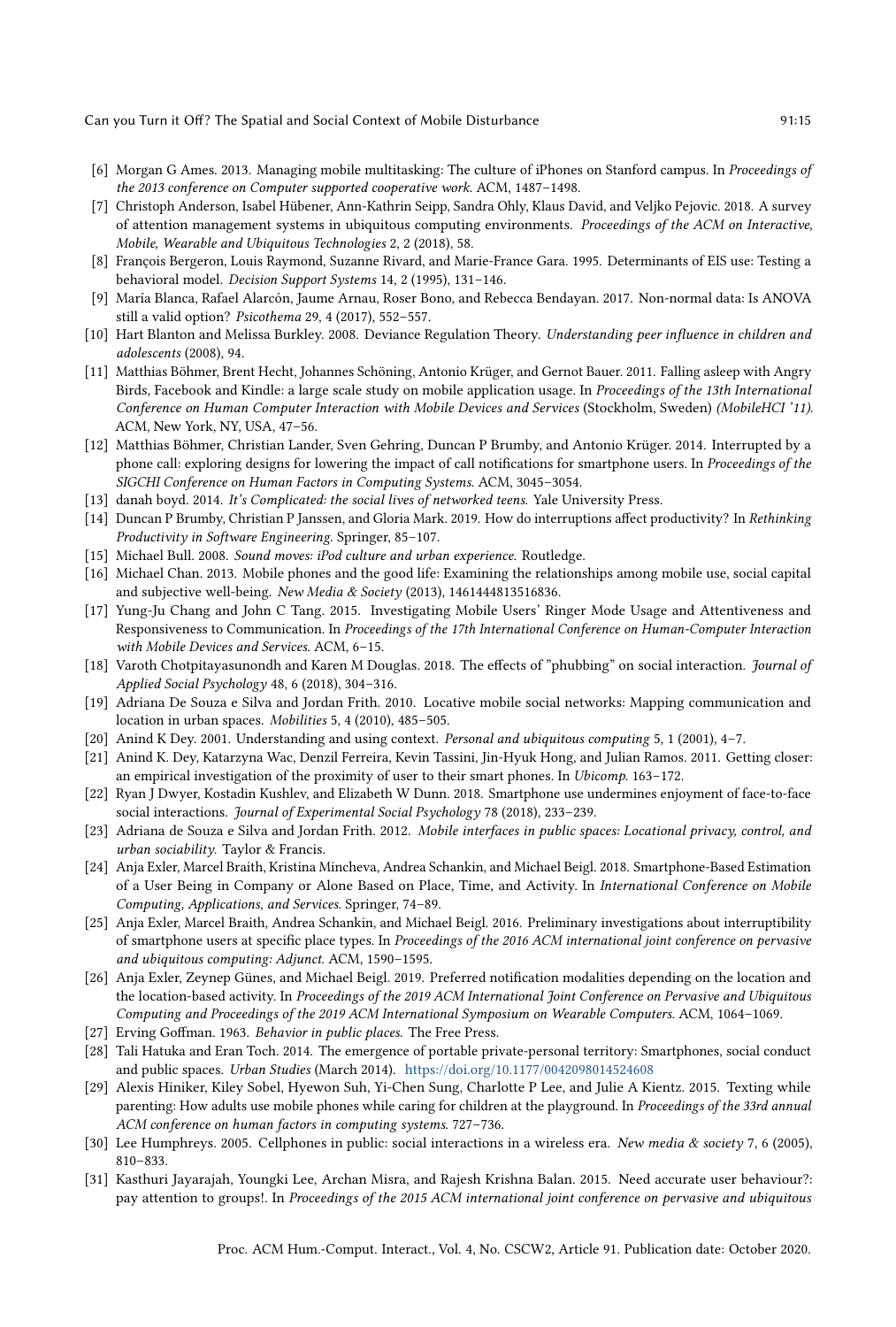computing. ACM, 855-866.

- [32] Nicky Kern, Stavros Antifakos, Bernt Schiele, and Adrian Schwaninger. 2004. A model for human interruptability: experimental evaluation and automatic estimation from wearable sensors. In Eighth International Symposium on Wearable Computers, Vol. 1. IEEE, 158-165.
- [33] Nicky Kern and Bernt Schiele. 2006. Towards personalized mobile interruptibility estimation. In International Symposium on Location-and Context-Awareness. Springer, 134-150.
- [34] Inyeop Kim, Gyuwon Jung, Hayoung Jung, Minsam Ko, and Uichin Lee. 2017. Let's FOCUS: Mitigating Mobile Phone Use in College Classrooms. Proceedings of the ACM on Interactive, Mobile, Wearable and Ubiquitous Technologies 1, 3 (2017), 63.
- [35] Katharina Knop, Julian S Öncü, Jana Penzel, Theresa S Abele, Tobias Brunner, Peter Vorderer, and Hartmut Wessler. 2016. Offline time is quality time. Comparing within-group self-disclosure in mobile messaging applications and face-to-face interactions. Computers in Human Behavior 55 (2016), 1076-1084.
- [36] Vassilis. Kostakos, Eamonn O'Neill, and Alan Penn. 2006. Designing Urban Pervasive Systems. Computer 39, 9 (Sept 2006), 52-59.
- [37] Hannu Kukka, Anna Luusua, Johanna Ylipulli, Tiina Suopajärvi, Vassilis Kostakos, and Timo Ojala. 2014. From cyberpunk to calm urban computing: Exploring the role of technology in the future cityscape. Technological Forecasting and Social Change 84, 0 (2014),  $29 - 42$ .
- [38] Luis Leiva, Matthias Böhmer, Sven Gehring, and Antonio Krüger. 2012. Back to the app: the costs of mobile application interruptions. In Proceedings of the 14th international conference on Human-computer interaction with mobile devices and services. ACM, 291-294.
- [39] Christian Licoppe. 2008. 11 The Mobile Phone's Ring. Handbook of mobile communication studies (2008), 139.
- [40] Janne Lindqvist and Jason Hong. 2011. Undistracted Driving: A Mobile Phone that Doesn't Distract. In HotMobile'11.
- [41] Gary Mansi and Yair Levy. 2013. Do instant messaging interruptions help or hinder knowledge workers' task performance? International Journal of Information Management 33, 3 (2013), 591-596.
- [42] Abhinav Mehrotra, Robert Hendley, and Mirco Musolesi. 2016. PrefMiner: mining user's preferences for intelligent mobile notification management. In Proceedings of the 2016 ACM International Joint Conference on Pervasive and Ubiquitous Computing. ACM, 1223-1234.
- [43] Abhinav Mehrotra, Sandrine R Müller, Gabriella M Harari, Samuel D Gosling, Cecilia Mascolo, Mirco Musolesi, and Peter J Rentfrow. 2017. Understanding the role of places and activities on mobile phone interaction and usage patterns. Proceedings of the ACM on Interactive, Mobile, Wearable and Ubiquitous Technologies 1, 3 (2017), 84.
- [44] Abhinav Mehrotra and Mirco Musolesi. 2017. Intelligent notification systems: A survey of the state of the art and research challenges. arXiv preprint arXiv:1711.10171 (2017).
- [45] Abhinav Mehrotra, Veljko Pejovic, Jo Vermeulen, Robert Hendley, and Mirco Musolesi. 2016. My phone and me: understanding people's receptivity to mobile notifications. In Proceedings of the 2016 CHI conference on human factors in computing systems. ACM, 1021-1032.
- [46] Anastasios Noulas, Salvatore Scellato, Cecilia Mascolo, and Massimiliano Pontil. 2011. Exploiting Semantic Annotations for Clustering Geographic Areas and Users in Location-based Social Networks. The Social Mobile Web 11 (2011).
- [47] Erick Oduor, Carman Neustaedter, William Odom, Anthony Tang, Niala Moallem, Melanie Tory, and Pourang Irani. 2016. The frustrations and benefits of mobile device usage in the home when co-present with family members. In Proceedings of the 2016 ACM Conference on Designing Interactive Systems. 1315-1327.
- [48] Tadashi Okoshi, Kota Tsubouchi, Masaya Taji, Takanori Ichikawa, and Hideyuki Tokuda. 2017. Attention and engagement-awareness in the wild: A large-scale study with adaptive notifications. In 2017 IEEE International Conference on Pervasive Computing and Communications (PerCom). IEEE, 100-110.
- [49] Thomas Olsson, Pradthana Jarusriboonchai, Paweł Woźniak, Susanna Paasovaara, Kaisa Väänänen, and Andrés Lucero. 2019. Technologies for Enhancing Collocated Social Interaction: Review of Design Solutions and Approaches. Computer Supported Cooperative Work (CSCW) (2019), 1-55.
- [50] Chunjong Park, Junsung Lim, Juho Kim, Sung-Ju Lee, and Dongman Lee. 2017. Don't Bother Me. I'm Socializing!: A Breakpoint-Based Smartphone Notification System. In Proceedings of the 2017 ACM Conference on Computer Supported Cooperative Work and Social Computing. ACM, 541-554.
- [51] Veljko Pejovic and Mirco Musolesi. 2014. InterruptMe: designing intelligent prompting mechanisms for pervasive applications. In Proceedings of the 2014 ACM International Joint Conference on Pervasive and Ubiquitous Computing. ACM, 897-908.
- [52] Martin Pielot. 2014. Large-scale evaluation of call-availability prediction. In Proceedings of the 2014 ACM International Joint Conference on Pervasive and Ubiquitous Computing. 933-937.
- [53] James A Roberts and Meredith E David. 2017. Put down your phone and listen to me: How boss phubbing undermines the psychological conditions necessary for employee engagement. Computers in Human Behavior 75 (2017), 206-217.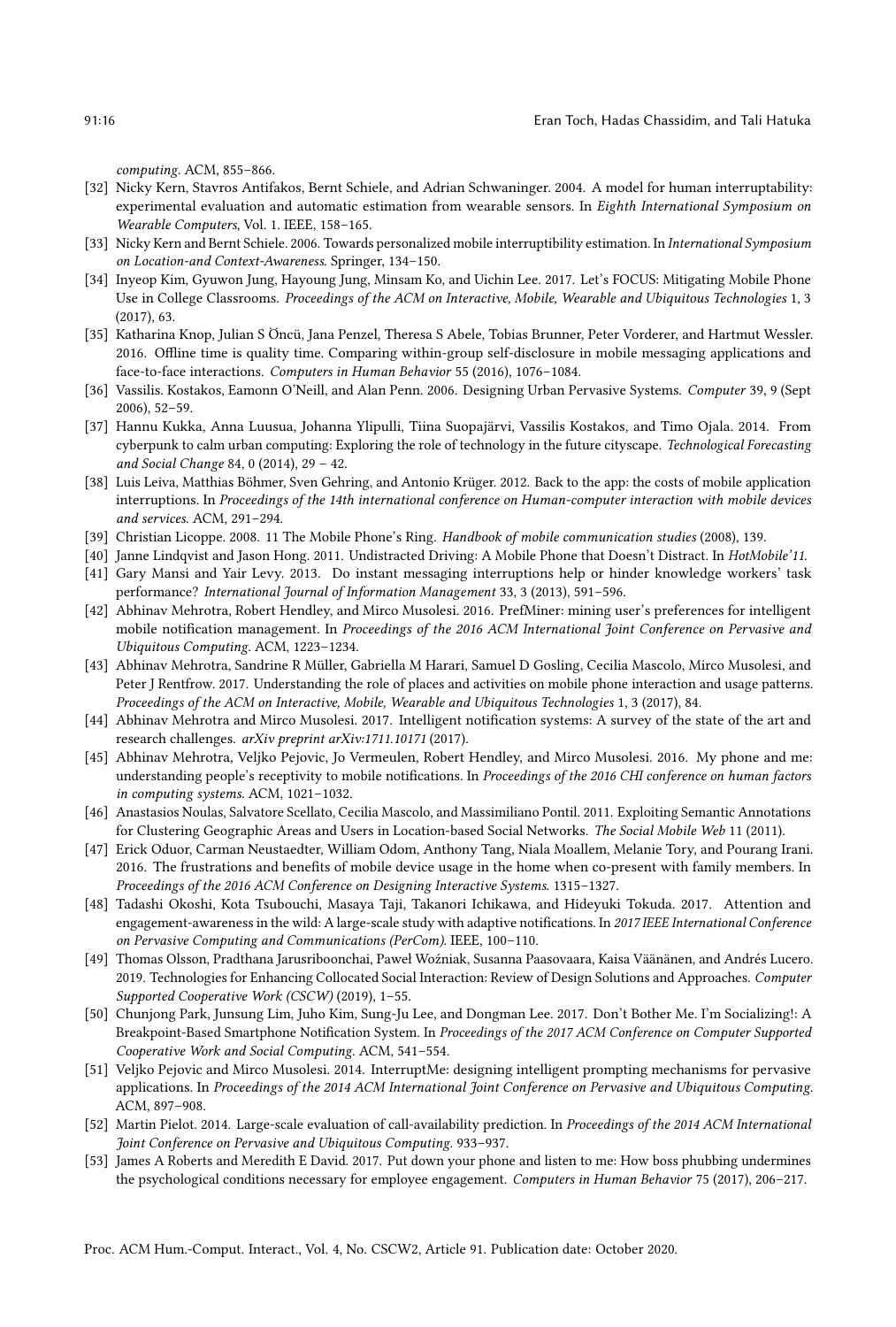- [54] Michelle Zimbalist Rosaldo, Louise Lamphere, and Joan Bamberger. 1974. Woman, culture, and society. Stanford University Press.
- [55] Florian Schulze and Georg Groh. 2014. Studying how character of conversation affects personal receptivity to mobile notifications. In CHI'14 Extended Abstracts on Human Factors in Computing Systems. 1729-1734.
- [56] Florian Schulze and Georg Groh. 2016. Conversational context helps improve mobile notification management. In Proceedings of the 18th International Conference on Human-Computer Interaction with Mobile Devices and Services. 518 - 528.
- [57] Richard Sennett. 1976. The fall of public man. Cambridge University Press.
- [58] Mimi Sheller and John Urry. 2003. Mobile transformations of public' and private' life. Theory, Culture & Society 20, 3  $(2003)$ , 107-125.
- [59] Jeremiah Smith and Naranker Dulay. 2014. Ringlearn: Long-term mitigation of disruptive smartphone interruptions. In 2014 IEEE International Conference on Pervasive Computing and Communication Workshops (PERCOM WORKSHOPS). IEEE, 27-35.
- [60] Jeremiah Smith, Alessandra Russo, Anna Lavygina, and Naranker Dulay. 2014. When did your smartphone bother you last?. In Proceedings of the 2014 ACM International Joint Conference on Pervasive and Ubiquitous Computing: Adjunct Publication. 409-414.
- [61] Minhyang Mia Suh, Frank Bentley, and Danielle Lottridge. 2018. It's Kind of Boring Looking at Just the Face: How Teens Multitask During Mobile Videochat. Proceedings of the ACM on Human-Computer Interaction 2, CSCW (2018), 167.
- [62] Sakari Tamminen, Antti Oulasvirta, Kalle Toiskallio, and Anu Kankainen. 2004. Understanding mobile contexts. Personal and ubiquitous computing 8, 2 (2004), 135-143.
- [63] Kyle Taylor and Laura Silver. 2019. Smartphone Ownership Is Growing Rapidly Around the World, but Not Always Equally. Pew Research Center (2019).
- [64] Eran Toch, Justin Cranshaw, Paul Hankes Drielsma, Janice Y. Tsai, Patrick Gage Kelley, James Springfield, Lorrie Cranor, Jason Hong, and Norman Sadeh. 2010. Empirical models of privacy in location sharing. In Proceedings of the 12th ACM international conference on Ubiquitous computing (Copenhagen, Denmark) (Ubicomp '10). ACM, New York, NY, USA, 129-138.
- [65] Sherry Turkle. 2011. Alone Together: Why We Expect More from Technology and Less from Each Other. Basic Books.
- [66] Liam D Turner, Stuart M Allen, and Roger M Whitaker. 2015. Interruptibility prediction for ubiquitous systems: conventions and new directions from a growing field. In Proceedings of the 2015 ACM international joint conference on pervasive and ubiquitous computing. ACM, 801-812.
- [67] Niels Van Berkel, Denzil Ferreira, and Vassilis Kostakos. 2017. The experience sampling method on mobile devices. ACM Computing Surveys (CSUR) 50, 6 (2017), 1-40.
- [68] Niels van Berkel, Jorge Goncalves, Lauri Lovén, Denzil Ferreira, Simo Hosio, and Vassilis Kostakos. 2019. Effect of experience sampling schedules on response rate and recall accuracy of objective self-reports. International Journal of Human-Computer Studies 125 (2019), 118-128.
- [69] Ran Wei and Ven-Hwei Lo. 2006. Staying connected while on the move Cell phone use and social connectedness. New Media & Society 8, 1 (2006), 53-72.
- [70] Jeff Weintraub. 1997. The theory and politics of the public/private distinction. In Public and private in thought and practice: Perspectives on a grand dichotomy, Jeff Weintraub and J Kumar (Eds.). Vol. 1. University of Chicago Press Chicago, 1-42.
- [71] Fengpeng Yuan, Xianyi Gao, and Janne Lindqvist. 2017. How busy are you?: Predicting the interruptibility intensity of mobile users. In Proceedings of the 2017 CHI Conference on Human Factors in Computing Systems. ACM, 5346-5360.